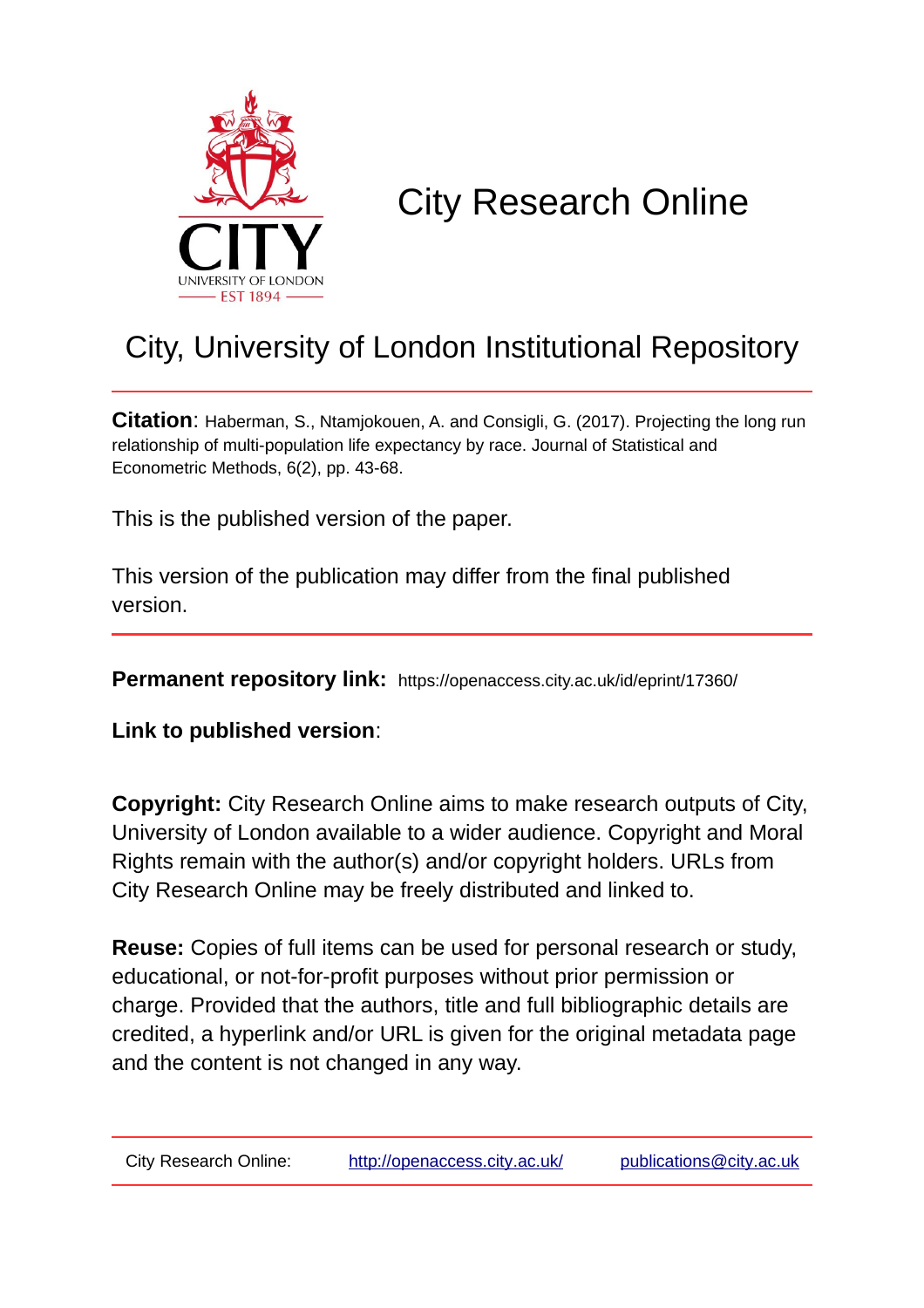Journal of Statistical and Econometric Methods, vol.6, no.2, 2017, 43-68 ISSN: 1792-6602 (print), 1792-6939 (online) Scienpress Ltd, 2017

## Projecting the long run relationship of multi-population life expectancy by race

A. Ntamjokouen<sup>1</sup>, S. Haberman<sup>2</sup> and G. Consigli<sup>3</sup>

#### Abstract

Census data demonstrate that life expectancy has improved over the last 100 years. In this paper, we attempt to predict life expectancy in the USA by both race( black people, white people, and the general population) and gender. In doing this, we employ methods of cointegration analysis that have appeared recently in the actuarial and demography literature. We investigate the dependence(through cointegration analysis) between the six variables and it shows a better fit with better performance than others models such as VAR and ARIMA in predicting life expectancy at birth by race. We show that there are similar long-term trends in the average life expectancy of the members of all the main racial groups residing in the USA. Our study offers new insights to demographers with regard to predicting the average future life expectancy of members of different racial groups.

Mathematics Subject Classification: J11; J14; J15; C01; C52; C53

Article Info: Received : November 3, 2016. Revised : December 5, 2016. Published online : April 1, 2017

<sup>&</sup>lt;sup>1</sup> Department of Management Science, Economics and Quantitative Methods,

Universit`a degli Studi di Bergamo, Italy. E-mail: achille.ntamjokouen@unibg.it

<sup>2</sup> Cass Business School, City University of London, UK. E-mail: s.haberman@city.ac.uk

<sup>&</sup>lt;sup>3</sup> Università degli Studi di Bergamo, Italy. E-mail: giorgio.consigli@unibg.it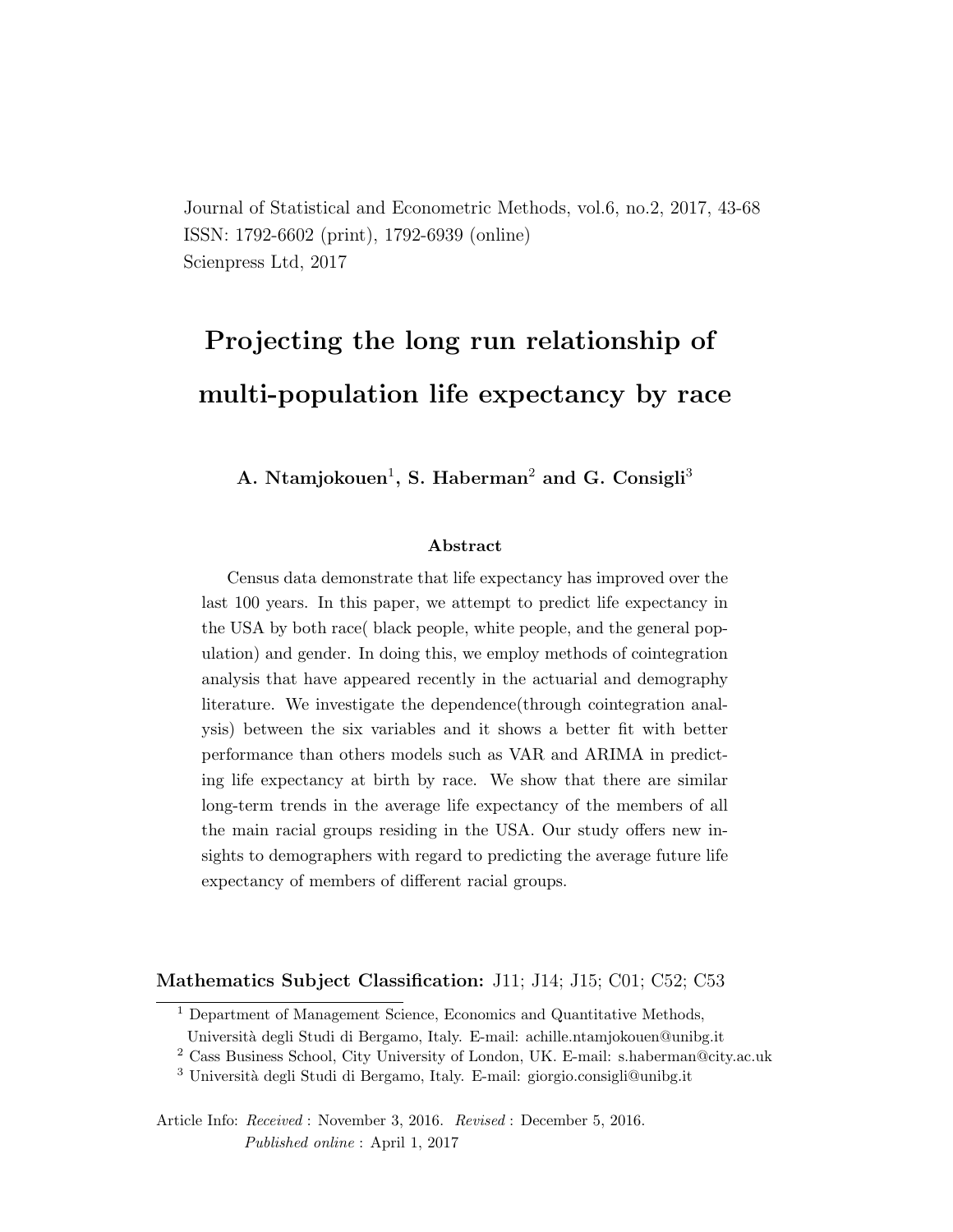Keywords: Life expectancy at birth; race; forecasting; VECM; ARIMA.

#### 1 Introduction

Life expectancy and mortality rates are improving in developed countries, as several studies such as Tulgapurkar et.  $al(2007)$  and Oeppen $(2002)$  have shown. The USA is not an exception: there has been improved life expectancy of the population in general and of the different racial groups living there. To illustrate this, in 1970 average life expectancy was 68 years for white males and 60 years for black males. By 2010, these figures had risen to 76.5 and 71.8 years, respectively. The statistics for females are similar: in 1970 average life expectancy was 75.6 years for white females and 68.3 years for black females; by 2010 these figures had risen to 81.3 and 78 years respectively. Historically, population censuses in the USA population mainly gathered data on two racial groups: white and black people. In recent years, however, many other groups racial groups such as Latin Americans and Asians - have immigrated to the USA and their presence is becoming visible there. Most of the literature on this topic - For example, Rives 1977; NCHS (1975), Manton(1980, 1982), Manton et. al(1979), Philipps and Burch(1960), Woodbury et. al(1981), Manton et. al(1979) and Carter(2010) - has focused on predicting the pair black-white death rates and life expectancy. In this study, we focus not only on the average life expectancy of the members of these two racial groups but also of common trends to predict the average life expectancy of each racial/ethnic group and of the general population. Our study also takes account of common trends to predict the average life expectancy from each group and also from all races in general.

In 1610, all the inhabitants of the USA were white according to official statistics we found; and 10 years later 0.9% all of newcomers were black (see Table 1 retrieved from U.S Bureau Census 1975). In 1710 86.5% of the population were white and the rest were black(see Humes(2009)). From 1850, data on the Hispanic population was included in the USA census statistics( In 1850 they accounted for 0.50% of the total population). By 1910, the official census data showed that Asian accounted for 0.2% of the total population and Indians 0.1%. In 1970, people of Hispanic origins made up 0.1% of the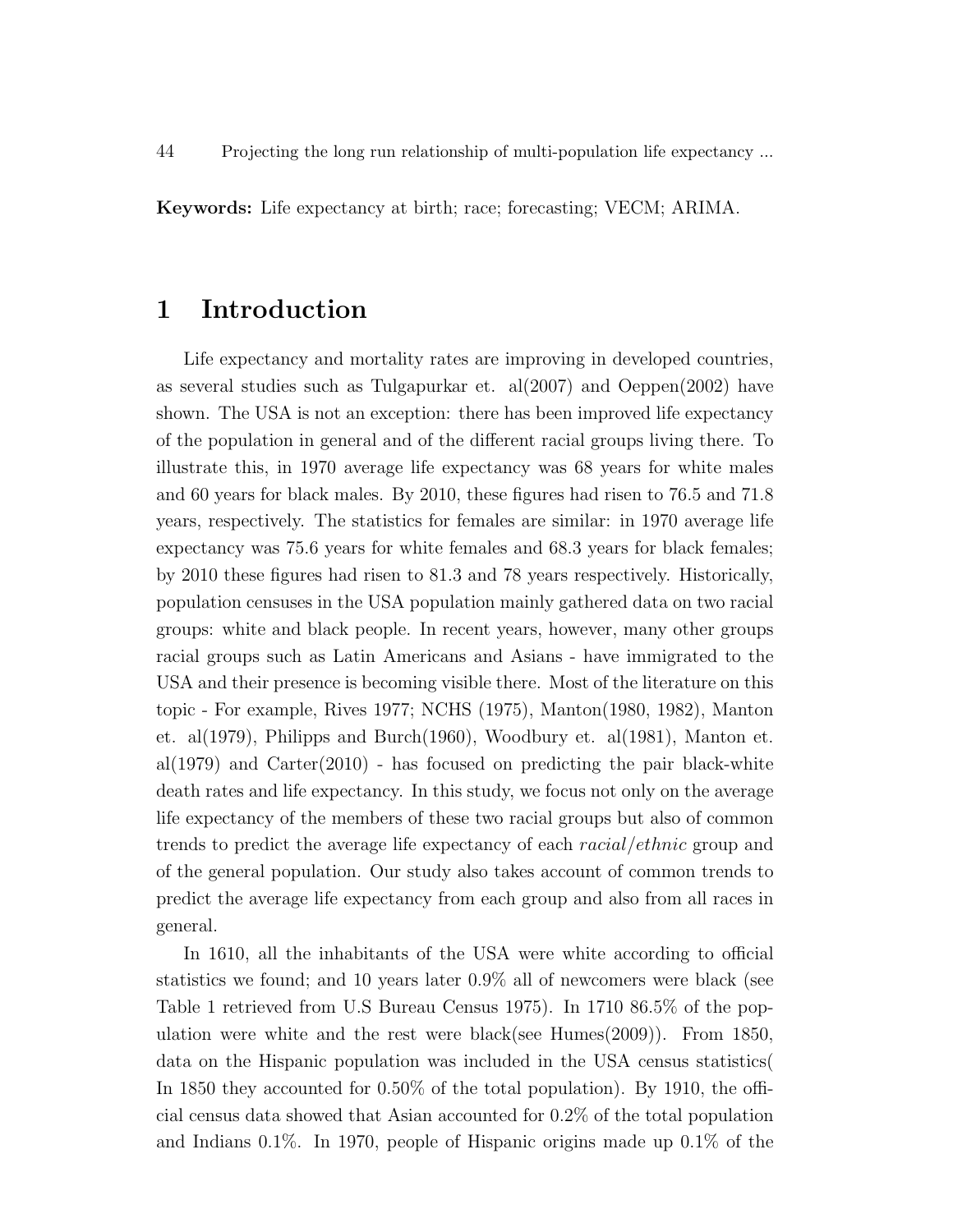American population. In 2010, there were four main(or ethnic groups) in the USA: Asian, Hispanic, white and black people. For four centuries the latter two racial groups have comprised the majority of the USA's population (as Table 1 and 2).

However, black people are no longer the second largest group: The number of black people has recently been exceeded by the number of hispanic (see Table 2). There is also a growing new population of people with Asian origins (with origins in China, Korea, India...etc). We analyze long-term relation between the life expectancy (by gender) of six different groups of people living in the USA including white people, black people and all races in general as these are all influenced by the same socio-economic factors. The main contribution of this paper is to use cointegration analysis that takes into account the dependencies between the different ethnic groups in order to forecast the average life expectancy of all races in general; we have rejected the usual method of demographers(which is to make predict the average life expectancy of the males and females of inidividual racial/ethnic groups independently, ARIMA models). Further, we produce forecasts of the average life expectancy of all races in general.

Life expectancy (Figure 1) shows that there was an upward trend in the average life expectancy of the members of all six groups during the period 1975 to 2010. The average life expectancy of black males was the lowest and that of white females the highest. Two gender's life expectancy including white females and females of all races in general show almost the same level particularly from 2000 onward. The general consensus is confirmed here as female's life expectancy is greater than for males in each type of race as it can be seen from Figure 1. We can see for illustraton that average life expectancy level for females in general is greater than for males. Further, life expectancy of white females is greater than that of white males.

The life expectancy data have been garnered from the National Vital Statistics Reports available in Arias(2012). These reports are compiled by the government of the USA. This database has been created in order to provide information about(including trends in) mortality rates, life expectancy, infant mortality rates in the USA( by age, sex, race, cause of death, and so forth) to researchers interested in the dynamic evolution of demography. It supplies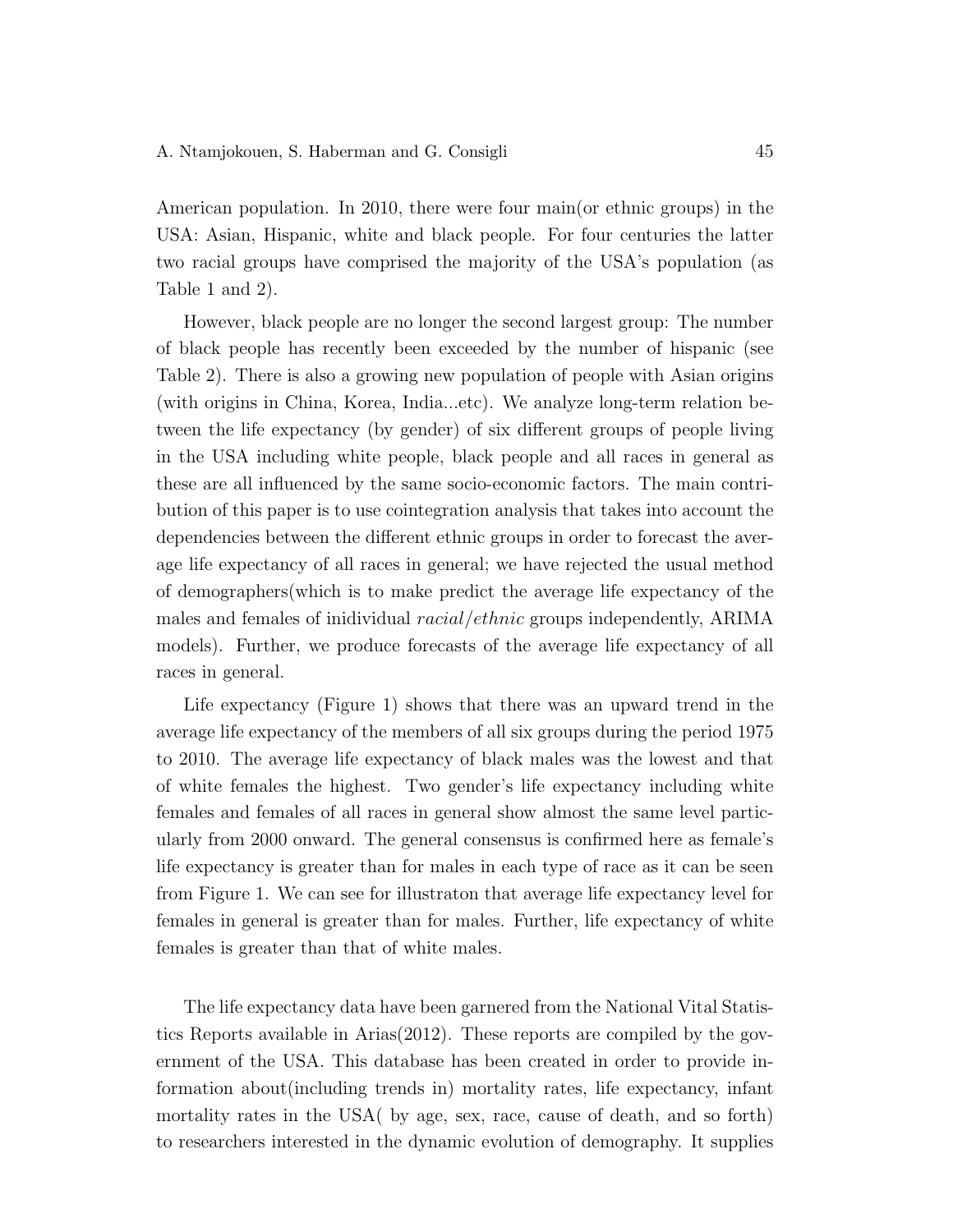annual data on the life expectancy of white people, black people and the members of all races or origin in general and covers the period from 1940 onwards. However, Arias did not provide information regarding Indians Americans. In this paper, all races groups refers to white, black, hispanic and asian people. We work with data of all races as they can give us an indication on the future life expectancy of other races/origin(asia and hispanic origin) and for both sexes, because a database for such groups such as hispanic and Asians began to be collected only recently. We begin the next; by reviewing the literature on the autoregressive integrated moving average( ARIMA) model before discussing the cointegration approach.

The cointegration methodology, that we adopted for our study, involved the following steps:

- the determination of the order of integration for each of the six average life expectancies using the Augmented Dickey Fuller test (ADF), Philips-Perron test (PP) and the Kwiatowski-Phillips-Schmidt-Shin test (KPSS);

- the computation of the optimal lag value for our vector autoregressive model (VAR) model:;

- performing the Johansen cointegration test in order to compute the cointegration rank and to identilfy the variables to be entered in the cointegrating equations and in a vector error correction model (VECM);

- estimation of the VECM and VAR models and the derivation of forecasts from the models.

- comparing the forecasting of an ARIMA model and the VAR model with that of the VECM in terms of goodness of fit(we discuss this in the third section of the paper). Cointegration analysis is described in detail by Juselius(2006) and Harris and Sollis(2003).

#### 2 Models and methodologies

In order to perform the analysis using the three models, we first visualize that life expectancy at birth for each race is non stationary(see Figure 1). We conduct ADF , PP and KPSS test unit root tests of the life expectancy data on the racial/ethnic groups under study. As for the unit root tests, we compute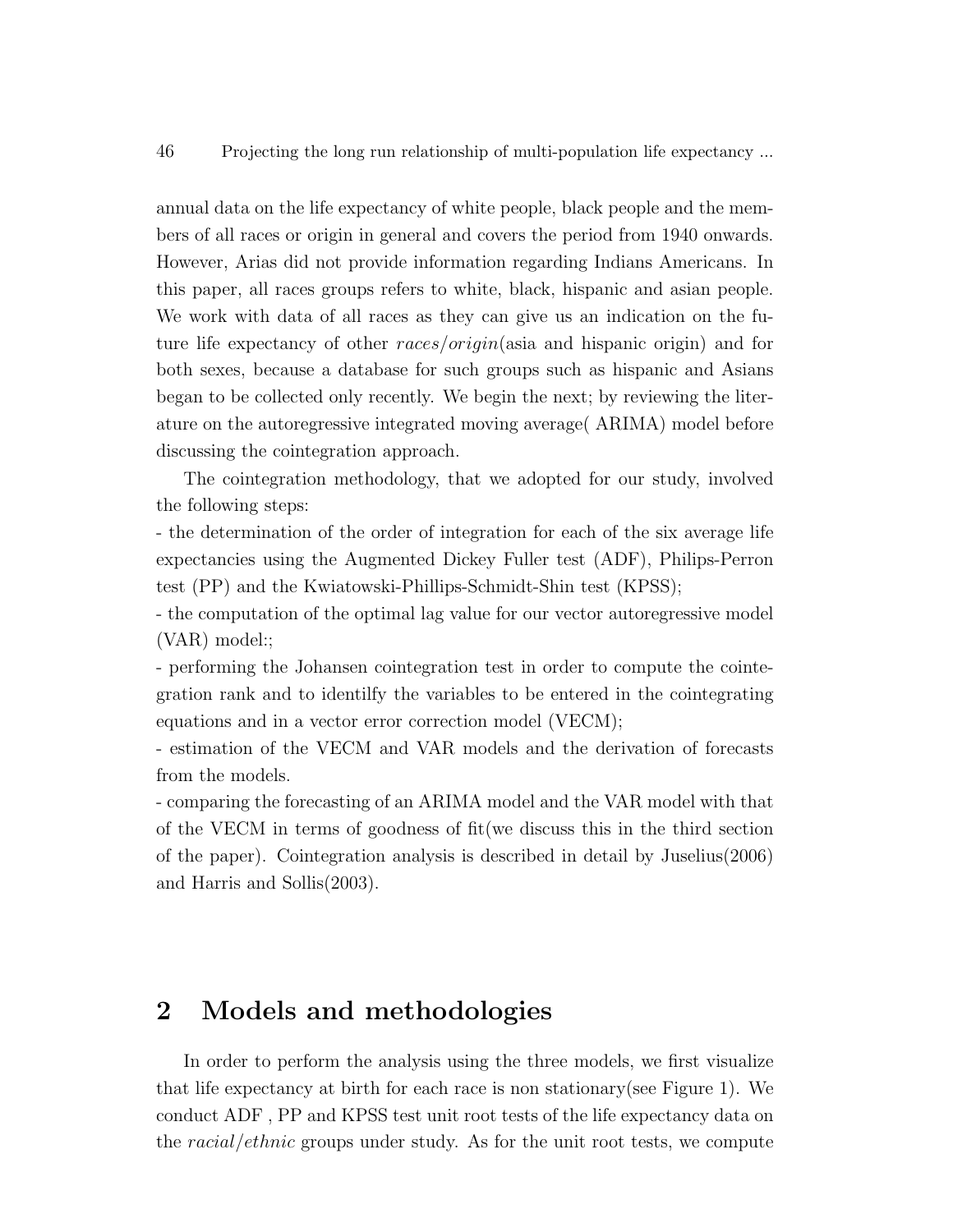the results from the ADF tests. Under test statistics with trend criterion at 5% significance level, it shows that life expectancy is integrated of order 1. The results of using a drift criterion at 5% significant level confirm that the life expectancies of the various groups are integrated of order 1. These results are confirmed also by PP as well as KPSS tests(the results of these analysis are available upon request).

Life expectancy is modeled as a stochastic process. Rusolillo $(2005)$ , has shown that, for predicting life expectancy, the ARIMA model is superior to the Lee Carter model(1992). The ARIMA methodology consists of three phases: identification, estimation and diagnostics. The three steps are all described in Box and Jenkins(1976) and Hyndman(2013) which explain the process of choosing an appropriate  $ARIMA(p,d,q)$  for a variable. The goal is to identify the most suitable model for a time series. In prior studies, two options have been employed select the best model to use: selection of the ARIMA model by the user(Jenkins, 1976) or automatic ARIMA(see Hyndman, 2013). The general form of the ARIMA model is given by the equation (1):

$$
L_t = A_0 + A_1 L_{t-1} + e_t \tag{1}
$$

where  $A_0$  is the drift term,  $A_1$ ,  $L_{t-1}$  is the lagged time series and  $e_t$  is the error term.

The principal steps of the procedure are as follow:

Identification model: It consists to plot data and identify the pattern of the time series. Figure 1 shows, that life expectancies exhibit an upward trend with drift.The basics analysis also involves differencing data until they appear to be stationary. The(ADF), (PP) and (KPSS) unit root tests are used from the three unit roots corresponds to the value of parameter d.

Identification of the order of the model: After derivation of the order of stationarity, one should experiment various combinations of p, d and q with p the number of autoregressive parameters d drift, q the moving average parameters (q) to produce the best model. The decision is made consists of choosing the best model corresponding to the lowest Akaike information criterion(AIC). A Box-Cox transformation can be used to stabilize the variance if necessary.

In the third step of a standard, the researcher experiments with various combinations of p and q with the number of autoregressive parameter d(derived in the first phase), q the moving average parameter (q) to produce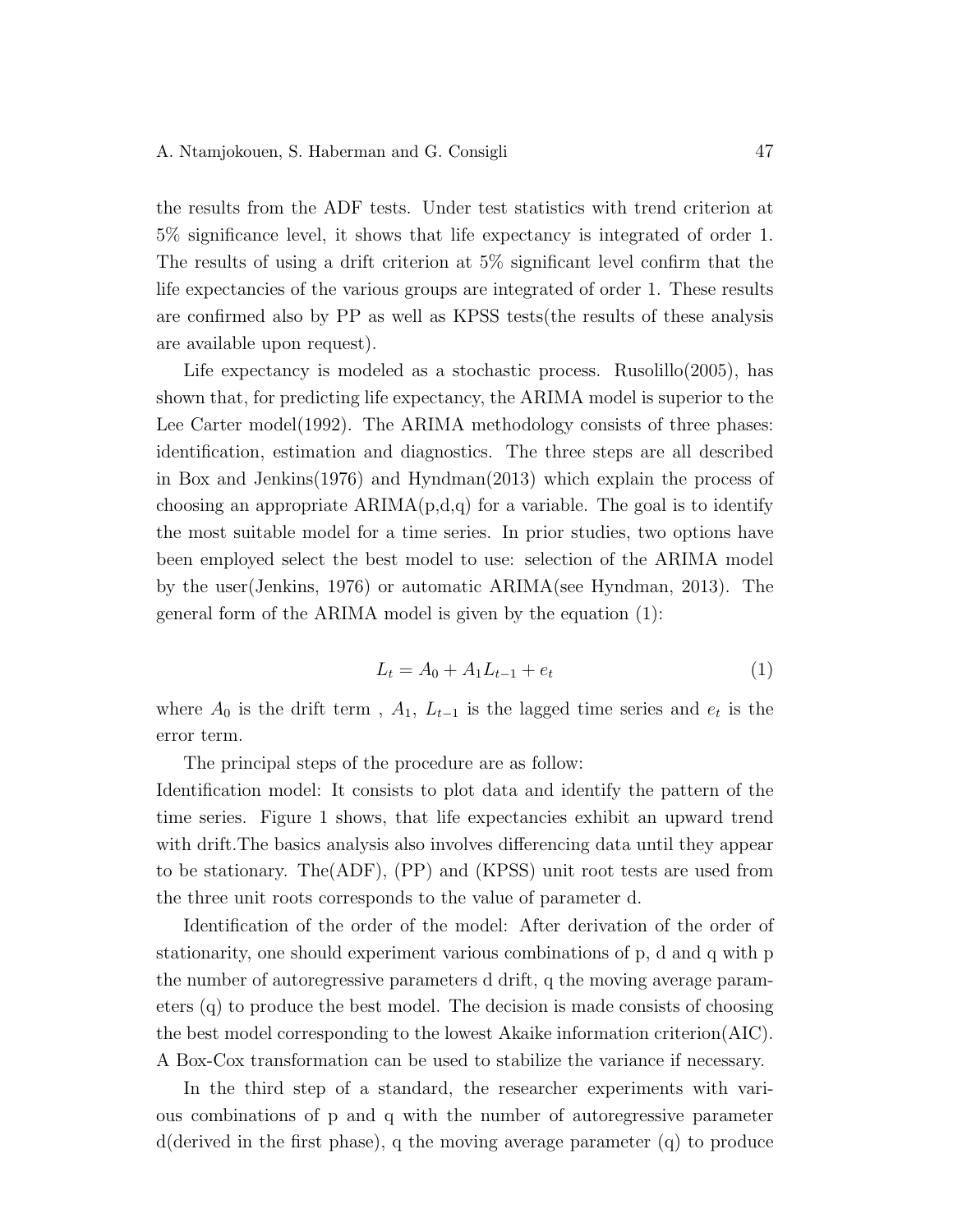the best model. It is recommended that at this stage to examine the autocorrelation(ACF), the partial autocorrelation(PACF) and the diagnostic of residuals graphs be examined to help in choosing the appropriate model. Hyndman(2013) uses an automated algorithm that includes a constant. Jenkins advice to rely on the AIC and SIC(Schwarz criterion) to choose the best model.

The Fourth step is to check the diagnostics of the residuals of the choosen models by plotting the autocorrelations among them and conducting a portmanteau test. Next, the residuals are checked to determine whether they are white noise. The procedure is completed by computing the forecasts of each life expectancy from the best fitting model. Table 3 displays the best numerical results of the procedure described above. The Portmanteau test(see Table 4) indicates significant residual autocorrelation with 4, 10, 15 and 20 lags for each of the provinces. ARIMA model appears to well behave(meaning the residuals are white noise) to forecast future life expectancy as Portmanteau test suggests. All these steps are described in Russolilllo(2005).

## 2.1 Cointegration methodology and forecasting future life expectancy

A valid representation of a multivariate model can be done with VAR modeling. Lutkepohl(2005) describes the VAR model in general in the equation (2) as a set of dynamically dependent stationary time series:

$$
L_t = \nu + \eta_1 L_{t-1} + \eta_2 L_{t-2} + \dots \eta_p L_{t-p} + \mathbf{d}t + e_t \tag{2}
$$

where  $L_t = (L_{1,t}, L_{2,t}, \dots, L_{K,t})'$  is a K-dimensional time series,:  $\eta_i$  are matrices with the coefficient parameters  $(K * K)$ ;,  $\nu = (\nu_1, \nu_2, \ldots, \nu_K)'$  is the intercept,  $e_t$  is the residuals part with white noise of K-dimensional with time invariant positive definite covariance matrix  $E(u_t u'_t)$  $t<sub>t</sub>$ ) =  $\sum_{u}$ ,  $t = 0, 1, ...T$  and p is the last lag order.

For estimating the VAR model with the objective of making predictions, we need to select the optimal lag p, which corresponds to the best predictive model with the least errors. This particular lag length of variables in the VAR model (and see below for the VECM) is derived by choosing the order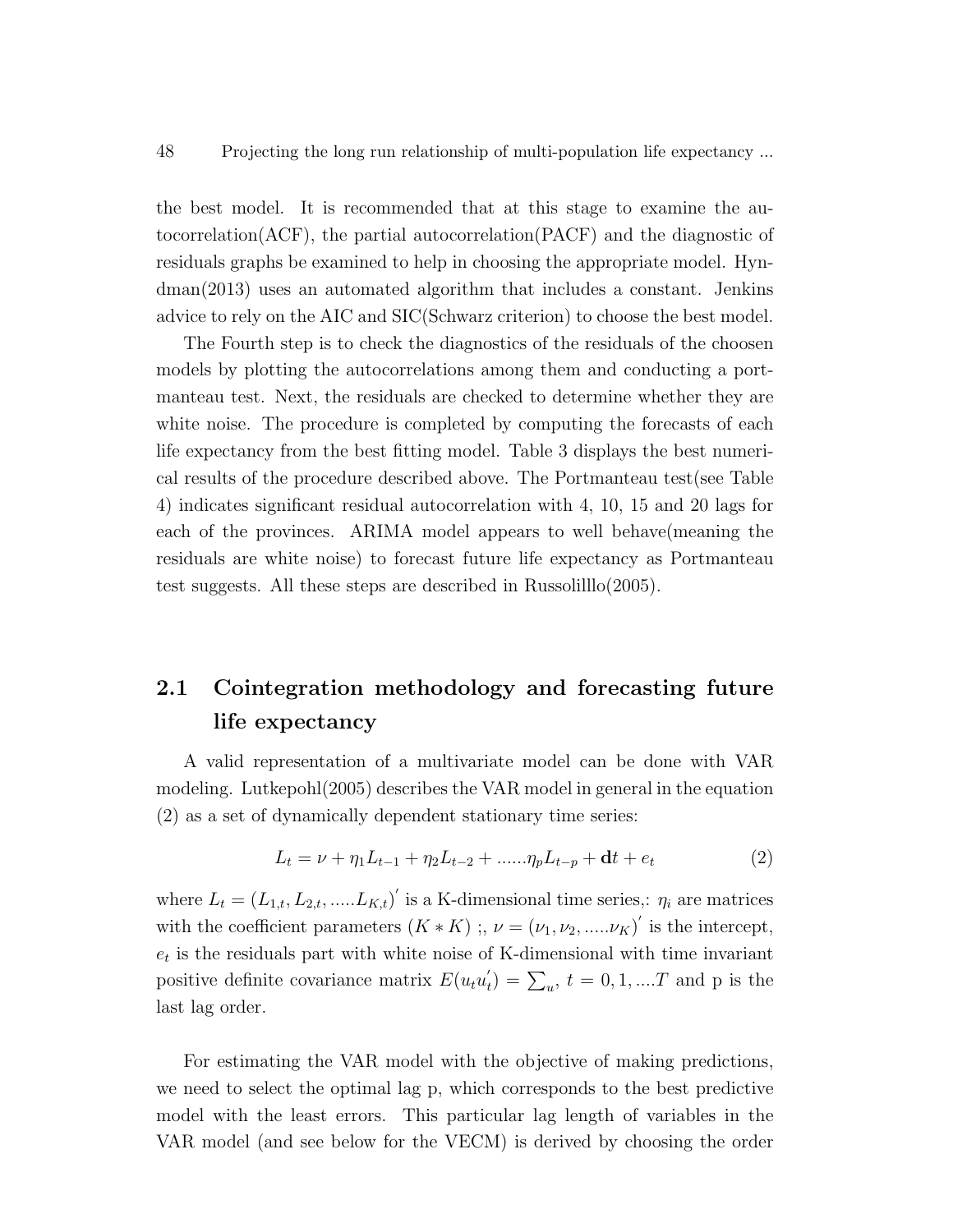#### A. Ntamjokouen, S. Haberman and G. Consigli 49

p such that the value of the information criteria model such as Akaike(AIC), the HQ(Hannan-Quinn), the Schwarz Criterion(SC) - which is widely used in actuarial literature as Bayes Information criterion - and Final Prediction Error criteria(FPE)(see major details on Lutkepohl(2005) ) as stated here below in the equations  $(3)$ ,  $(4)$ ,  $(5)$  and  $(6)$  are minimized:

$$
AIC(p) = \ln \det(\sum(p)) + \frac{2}{T}pK^2
$$
\n(3)

$$
HQ(p) = \ln \det(\sum(p)) + \frac{2\ln(\ln(T))}{T} pK^2
$$
\n<sup>(4)</sup>

$$
BIC(p) = \ln \det \sum_{r} (p) + \frac{\ln T}{T} pK^2 \tag{5}
$$

$$
FPE(p) = \left(\frac{T + p^*}{T - p^*}\right)det \sum(p) \tag{6}
$$

where T is the sample size, K is the dimension of the time series,  $\sum(p)$  is estimated by  $T^{-1} \sum_{i=1}^{n} e_t e_t'$  $t, p^*$  is the total number of parameters in each equation of the model with  $p^* = Kp+1$ , p is the lag order of the VAR model fitted to the data, and  $\sum(p)$  is the estimated variance covariance matrix.

These various information criteria may identify different choices for the lag order p. However, Lutkepohl(2005) suggests that, in the case where information criteria identify different lags, the SC is the most parsimonious in choosing the best forecasting model because it produces the lowest forecast of error variance. The term  $p^*$  is the number of local parameters in each equation and  $p$  assigns the lag order  $VAR(p)$ , which is said to be stationary if and only if :  $det(I_k - A_1z - ... - A_pz^p) \neq 0$  with  $-1 \leq z \leq 1$ . If  $z = 1$ , at least one of the variables inserted into  $VAR(p)$  is integrated of order 1 and therefore the variables are cointegrated. Suppose each variable of a  $VAR(p)$  process is I(d), then if each component is differenced individually this may distort the relationship between original variables. Thus, the VAR model may not be adequate. That is the why we introduce the VECM.

This conclusion introduces the Vector Error Correction Model(VECM). Let us suppose that the variables are collected in the vector  $y_t = (y_{1t}, ..., y_{kt})'$  and their long-run equilibrium is given by the following equation in (7):

$$
\beta_1 y_{1,t} + \dots \dots \beta_K y_{K,t} = 0 \tag{7}
$$

This relation may not always hold: we may sometimes have (8)

$$
Z_t = \beta_{m,n} k_t \tag{8}
$$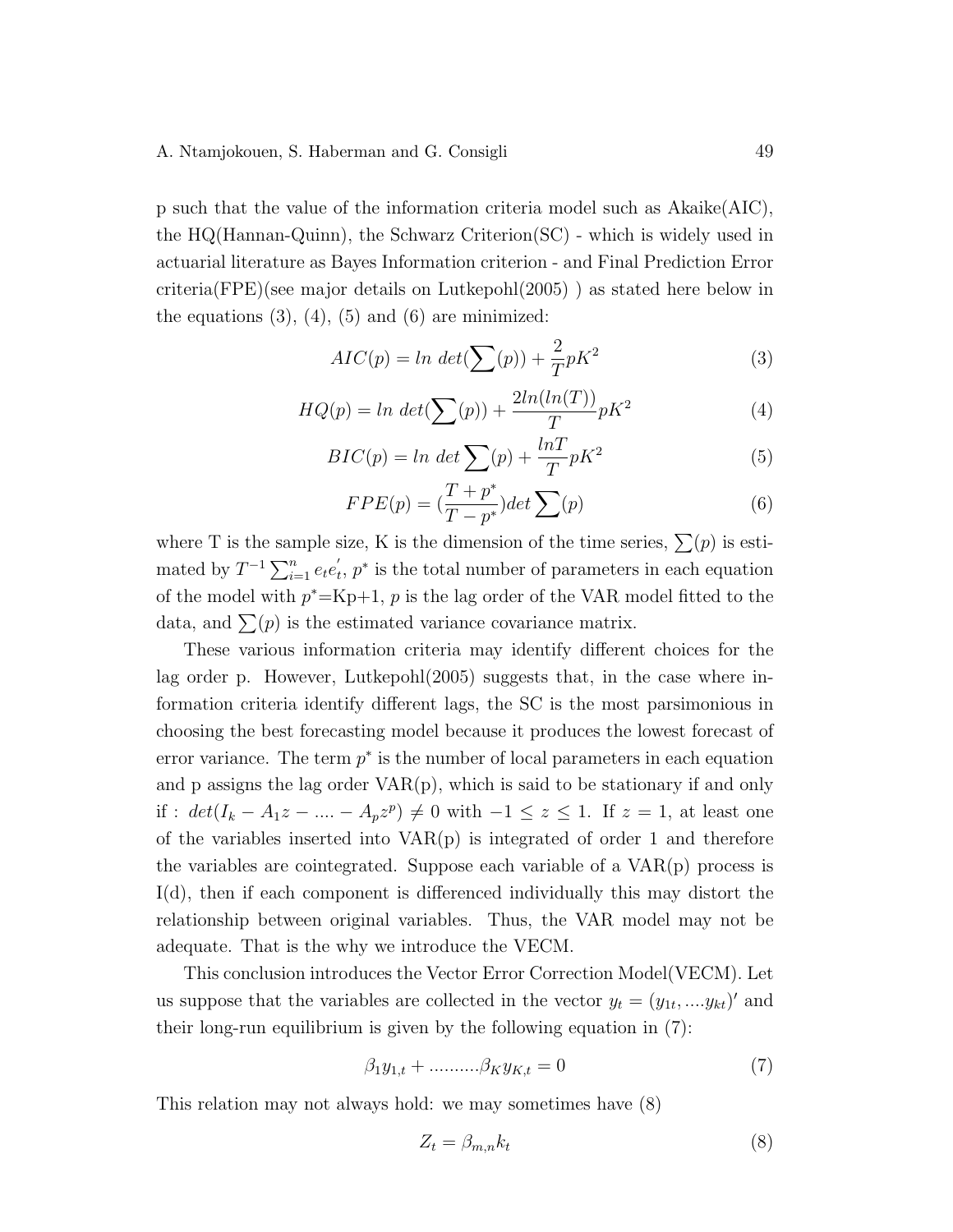where  $Z_t$  is a stochastic variable representing the deviations from the equilibrium.

In extended form, we have (9):

$$
Z_{t-1} = \beta_1 k_{1,t-1} + \beta_2 k_{2,t-1} + \beta_3 k_{n,t-1}
$$
\n(9)

and (10):

$$
\beta_{m,n} = \begin{pmatrix} b_{1,1} & b_{1,2} & \cdots & b_{1,n} \\ b_{2,1} & b_{2,2} & \cdots & b_{2,n} \\ \vdots & \vdots & \ddots & \vdots \\ b_{m,1} & b_{m,2} & \cdots & b_{m,n} \end{pmatrix}
$$
 (10)

where  $k_{t-1} = (k_{1t}k_{2t} \cdots k_{nt}).$ 

## 3 Estimation procedure for the two models

This equilibrium between the variables means that they are moving together and  $Z_t$  is stable. However, this does not exclude the possibility that the variables wander as a group and driven by a common stochastic trend or better there may be cointegrated. The variables of interest in the vector  $y_t$  are said to be cointegrated of order  $(d, b)$   $y_t \succ CI(d, b)$  of all components of  $y_t$  are  $I(d)$  and there exists a linear combination  $Z_t = \beta' y_t$  with  $\beta = (\beta_1...\beta_K)' \neq 0$ such that  $Z_t$  is integrated of order  $d-b$ , the vector  $\beta$  is therefore called a cointegrating vector. Multiplying the vector  $\beta$  by a non zero constant we obtain other vectors. This indicates that vector may not be unique. In addition, there may be various independent cointegrating vectors involving all the variables or a subset of the variables in the vector. The matrix product  $\alpha\beta'$  is of dimension  $K * r$  and of rank r. The matrix  $\beta$  is called a cointegrating matrix and  $\alpha$  is a loading matrix. The cointegration rank is determined by the trace test and the Johansen's maximum eigenvalue test of (1988 and 1991). For further details on Johansen methodology, see Juselius(2006).

The VAR model helps to estimate the parameters of the VECM. According to Pfaff(2008) and Engle(1987), the VAR(p) in Equation (2) can be converted into VECM. The latter form of the VECM, the one used in our study is defined, in (11) as follows: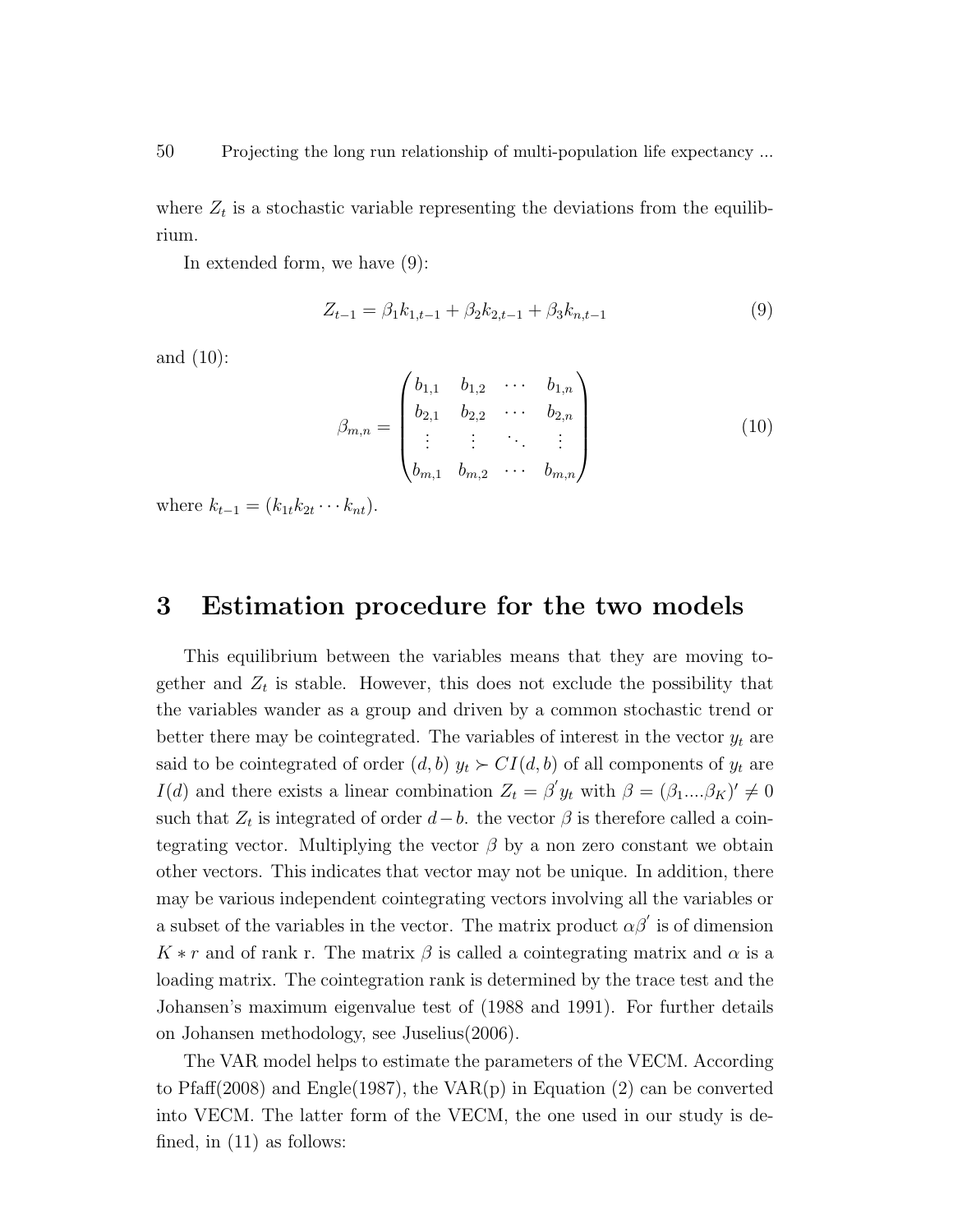A. Ntamjokouen, S. Haberman and G. Consigli 51

$$
\Delta k_t = \Gamma_1 \Delta k_{t-1} + \Gamma_2 \Delta k_{t-2} + \dots + \Gamma_{p-1} \Delta k_{t-p+1} + \Pi k_{t-p} + \nu + \varepsilon_t \tag{11}
$$

where  $\Gamma_i = -(I - \eta_1 + \dots - \eta_i)$ , for  $i = 1, \dots p-1$  and  $\Pi = -(I - \eta_1 - \dots - \eta_p)$ .

The methodologies used to estimate and test cointegrated systems are: the Engle and Granger methodology( which involves performing OLS regression of one variable on another) and the Johansen methodology, which is the one used here because it is suitable for multiple time series. The forecasts of life expectancy are yielded through the Johansen maximum likelihood procedure, which is used to seek the linear combination that is the most stationary ( the Engle and Granger approach is to look for the stationary relationship that has minimum variance). Deciding whether there are cointegrating equations between variables depends on the following hypotheses.

If  $r = K$ , the number of cointegrated variables, r, that are stationary equals the rank(K) of  $\Pi$  then the model can be estimated using the standard statistical model.

If  $r = 0$ , this means that there are no cointegrated relationships between the variables. The variables are stationary if we take the differences of variables under study.

If  $0 < r < K$  there exists two matrices,  $\alpha$  and  $\beta$ , such that  $\Pi = \alpha \beta'$ , and there are r cointegrating relationships or  $n - r$  common trends. $\alpha$  represents a loading matrix that measures the impact of cointegrated relationships have on the variables in the cointegrated system and each column of  $\beta$  represents one long run relationship. The test of cointegration is reduced to the: the rank test and the likelihood ratio test. The rank test, which is specified by the the hypotheses in (12) as follows:

$$
H_0: rank(\Pi) = r, H_1: rank(\Pi) > r \tag{12}
$$

The likelihood ratio value of such tests are measured in (13):

$$
LR(r) = -(T - p) \sum (1 - \lambda_i)
$$
\n(13)

where  $T$  is the length of the sample, r equals the number of cointegrated relationships,  $\lambda_1 > \lambda_2 > \ldots > \lambda_i$  is ith the eigenvalue associated with the linear relationship.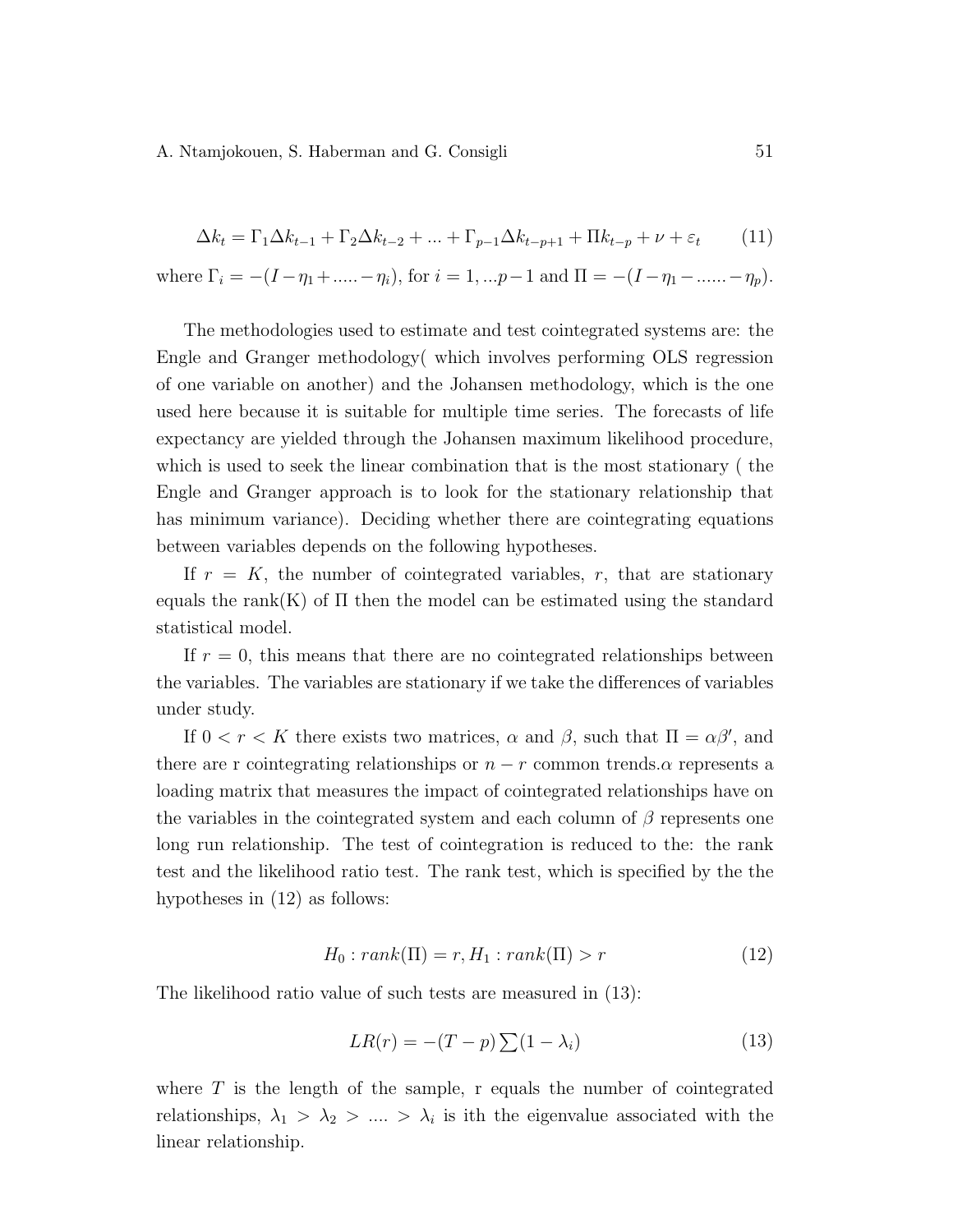In order to start model's estimations from different life expectancy, we performed the ADF(see Dickey and Fuller(1979)), the PP (see Philipps and Perron(1988)) and the KPSS(Kwiatkowski et.al(1992)) tests of the variables under study. These tests allow us to determine whether the variables are stationary or not. Further, the first difference tests are also performed. The PP and KPSS tests confirm the results of the ADF tesr. Life expectancy data from each variable in this study are integrated of order 1 for the three tests performed above since the first difference from each historic data is stationary with a test at 5% significant level. Consequently, the life expectancy data for each group is non-stationary.

The first step to derive the cointegration analysis consists of computing the optimal lag that drives the dynamics of life expectancy.

We compute the optimal lag length for the VAR model. The information criteria (see Table 5) yields the following results: AIC choose 3 optimal lags, HQ and FPE the value of 2 while SC only 1. Because there are these differences, we follow the recommendation of Lutkepohl(2005) and preference is given to the SC. Consequently, the optimal lag length adopted is 1.

With  $A=$  males(all races), B=females(all races), C= males(white), D=females(white),  $E=$  males(black),  $F=$  females(black), the VAR model applied of life expectancy by race is described empirically as follows:

 $L_{A,t} = -0.34L_{A,t-1} - 1.04L_{B,t-1} + 1.26L_{C,t-1} - 0.03L_{D,t-1} - 0.041L_{E,t-1} +$  $0.54L_{F,t-1} + 0.06\lambda + 51.42$ 

 $L_{B,t} = -0.33L_{A,t-1} - 0.53L_{B,t-1} + 0.33L_{C,t-1} + 0.17L_{D,t-1} - 0.17L_{E,t-1} +$  $0.70L_{F,t-1} + 0.07\lambda + 65.38$ 

 $L_{C,t} = -0.27L_{A,t-1} - 0.84L_{B,t-1} + 1.03L_{C,t-1} + 0.14D, t - 1 - 0.079L_{E,t-1} +$  $0.34L_{F,t-1} + 0.085\lambda + 50.42$ 

 $L_{D,t} = -0.43L_{A,t-1} - 0.39L_{B,t-1} + 0.32L_{C,t-1} + 0.31L_{D,t-1} - 0.14L_{E,t-1} +$  $0.49LF, t - 1 + 0.084\lambda + 63.65$ 

 $L_{E,t-1} = -0.60L_{A,t-1} - 3.11L_{B,t-1} + 1.18L_{C,t-1} + 0.67L_{D,t-1} + 0.59E, t-1+$  $1.28F, t - 1 + 0.06\lambda + 80.067$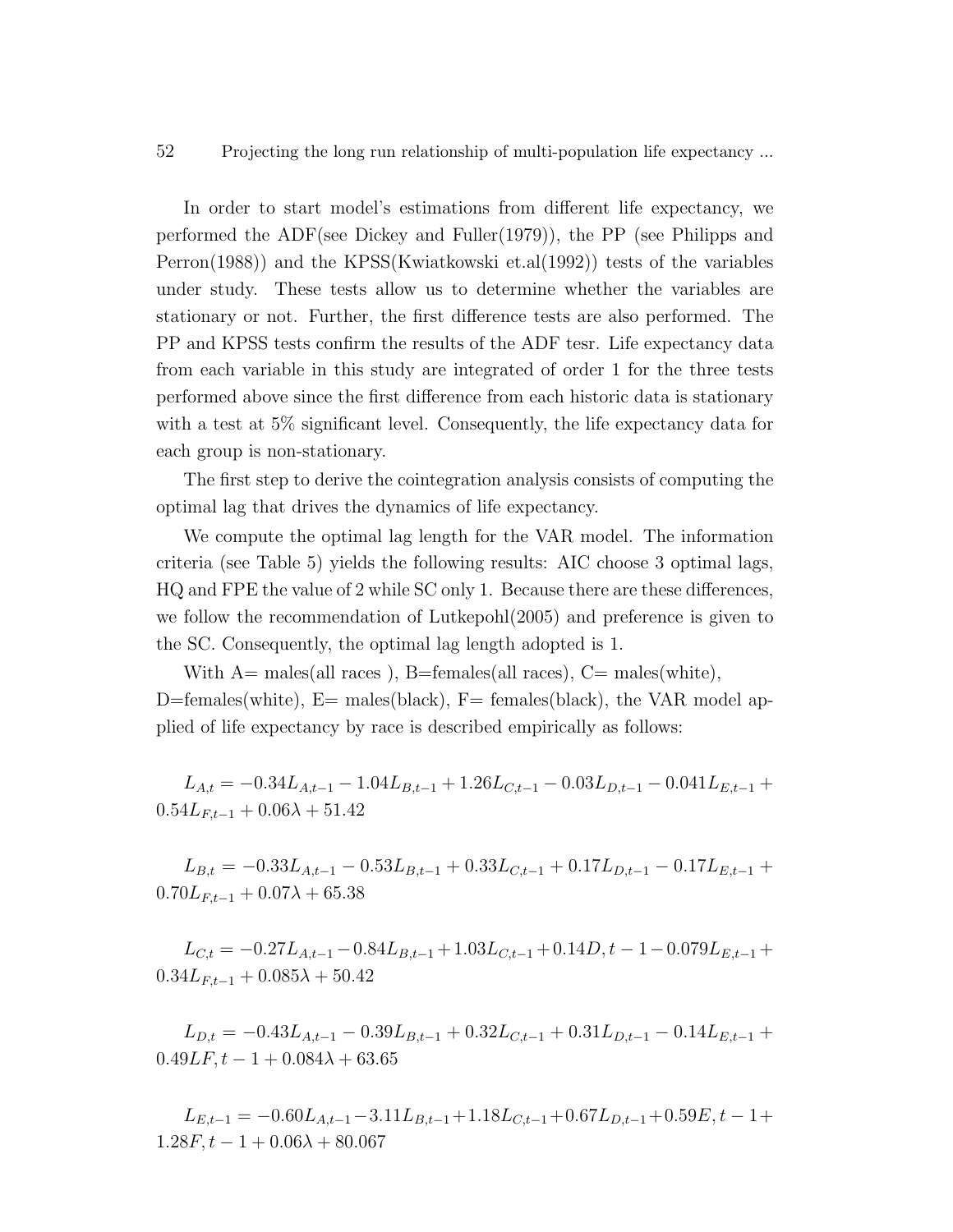A. Ntamjokouen, S. Haberman and G. Consigli 53

$$
L_{F,t-1} = 0.18L_{A,t-1} - 1.32L_{B,t-1} - 0.51L_{C,t-1} + 0.46L_{D,t-1} - 0.064L_{E,t-1} + 1.36L_{F,t-1} + 0.12\lambda + 67.35
$$

The diagnostic tests of the residuals (Table 6) show evidence of normality (with p-value=0.77) and no autocorrelation (with p-value=0.91). We therefore conclude that the residuals of this model are white noise on residuals according to (Table 6), and the model can be used to reasonably accurately forecast the life expectancies of different racial/ethnic groups in the USA.

Having obtained this VAR model, we can derive easily our VECM. It is fitted on the 6 life expectancy which span the period 1975 to 2010. We perform the trace test and compute the maximum eigenvalue for the cointegrated equations. We perform the Johansen cointegration test on the life expectancies of the different racial groups in the USA, which are all integrated of order 1. In this way, the long-run relationships between the six variables under study are estimated using maximum likelihood estimators; the results of the trace test and of the Johansen cointegration tests are shown in Table 7. The trace test statistic indicates that there is one cointegrating relationship at the 5% and 1% significance level. We therefore conclude that there is one long-run relationship among the six various groups in both cases of trace and eigenvalue( the results from eigenvalue test are available upon request) tests driven by five common trends.

The estimated cointegrated relationship is:

 $Z_{1,t-1} = A_{1,t-1} + 0.72B_{2,t-1} - 1.02C_{3,t-1} - 0.31D_{4,t-1} - 0.0655E_{5,t-1} - 0.24F_{6,t-1}$ 

Here  $Z_{i:t}$  represents the stationary variable that quantifies the deviation from the equilibrium of the various life expectancies analyzed.

This equation shows the dynamic evolution of the historical life expectancy between races in the USA. To illustrate, according to the equation, an increment in the variation of the average life expectancy of white females is driven by a decrease in either white males and black females and black males but an increase in the average life of both males and females of all races. The cointegrating equations shows the dependence of each race racial group's life expectancy with that of others racial groups and improve the understanding of multi-population life expectancy in the long run. These equations reveal that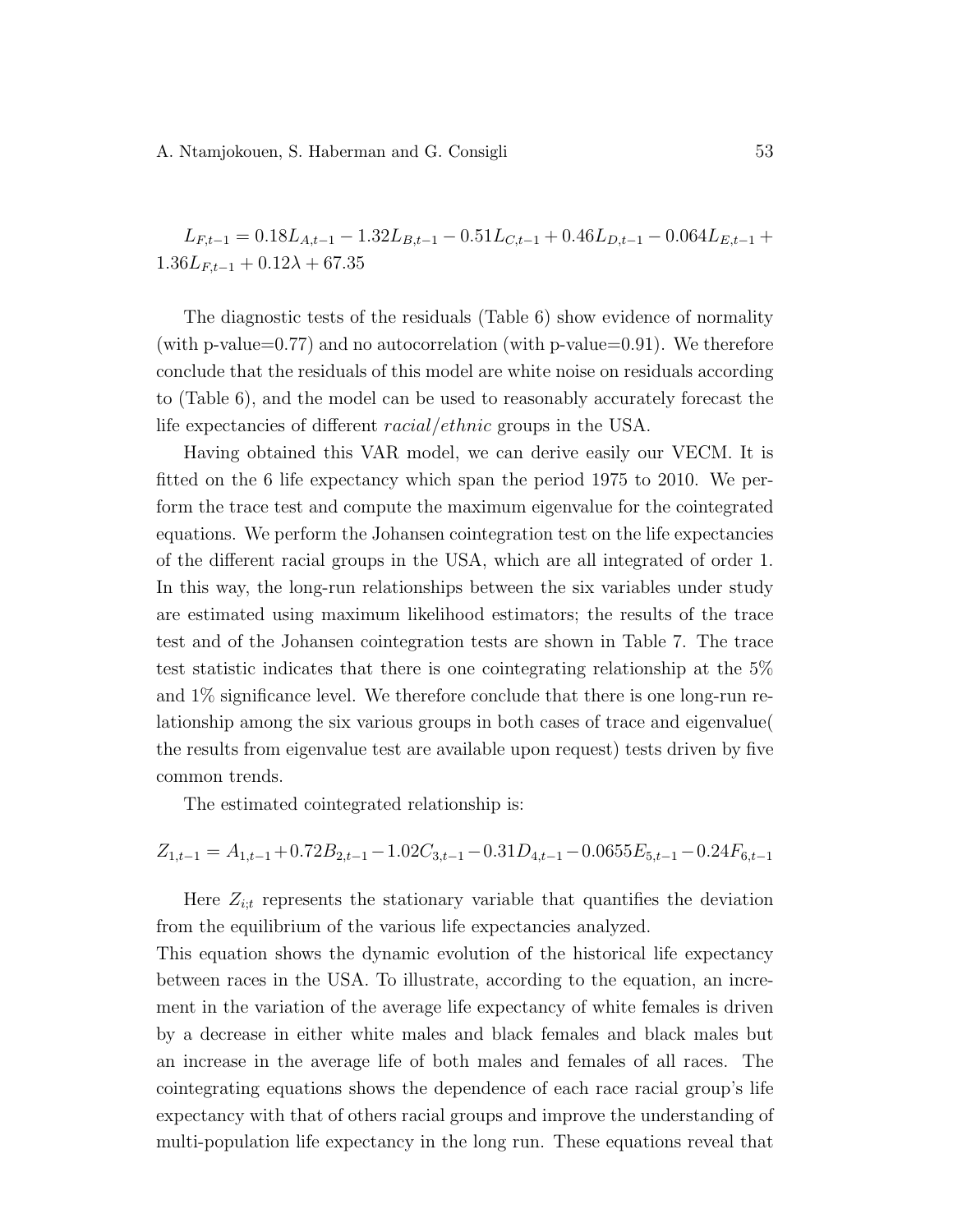is a dependence between various races regarding life expectancy in the USA. The variations in the average life expectancy of one racial group is influenced not only by the lagged average life expectancy of the same group but also by improvement in the average life expectancy of other groups, as described by the following equations.

$$
\begin{bmatrix}\n\Delta B \\
\Delta B \\
\Delta C \\
\Delta D \\
\Delta E \\
\Delta F\n\end{bmatrix} = \begin{bmatrix}\n0.32 & -1.01 & -0.007 & 0.69 & -0.026 & 0.17 \\
-0.48 & -0.83 & 0.95 & 0.07 & -0.22 & 0.67 \\
0.062 & -0.99 & -0.003 & 0.53 & -0.03 & -0.42 \\
-0.42 & -0.70 & 0.58 & 0.27 & -0.21 & 0.63 \\
1.82 & -1.35 & -1.11 & -0.34 & -0.35 & 1.50 \\
0.72 & -0.44 & -0.38 & -0.44 & -0.45 & 0.94\n\end{bmatrix}\n\begin{bmatrix}\n\Delta A(-1) \\
\Delta C(-1) \\
\Delta D(-1) \\
\Delta E(-1) \\
\Delta F(-1)\n\end{bmatrix} + \begin{bmatrix}\n-1.62 & -0.23 & 1.94 & -0.88 & -0.07 & 0.52 \\
0.43 & -0.54 & -0.16 & -0.06 & -0.15 & 0.29 \\
-0.14 & 0.06 & 0.364 & -0.58 & -0.12 & 0.21 \\
0.04 & 0.45 & 0.22 & -1.01 & -0.13 & 0.17 \\
-0.87 & -0.27 & 1.59 & -1.27 & -0.39 & 0.76 \\
-0.31 & -0.08 & 0.41 & -0.06 & 0.05 & -0.03\n\end{bmatrix}\n\begin{bmatrix}\nR(-1) \\
B(-1) \\
C(-1) \\
D(-1) \\
D(-1) \\
E(-1)\n\end{bmatrix} + \begin{bmatrix}\n31.31 \\
17.48 \\
20.82 \\
20.82 \\
39.08 \\
4.68\n\end{bmatrix}
$$

Analysis of the diagnostic tests of the residuals(see Table 8) shows that the residuals are normal (with p-value equals to 0.50) and are non autocorrelated  $(p= 0.98)$ . We conduct normality tests, based on measurement of skewness (with p-value  $=0.42$ ), kurtosis (p value=0.50) and finally both kurtosis and skewness simultaneously ( $p$ -value=0.50). As these tests show that the residuals are not autocorrelated and are normal, we may conclude that the VECM is an appropriate one for forecasting future life expectancy.

In the backtesting phase, we compute the mean absolute percentage error(MAPE) values for each model using data fo the periods 2000-2010, 2001- 2010, 2003-2010, 2004-2010, 2005-2010, 2006-2010, 2007-2010 and 2008-2010. First, we observe that the VAR model and the VECM fit the data well. The errors are close to 0.50% for each sample in Table 10. Second, the ARIMA model present clearly results in greater errors( with a mean of around 7%. The added component(lagged variation of each variable) on the first two models improved the performance of life expectancy prediction for each model. The VECM is found to be superior to the VAR model.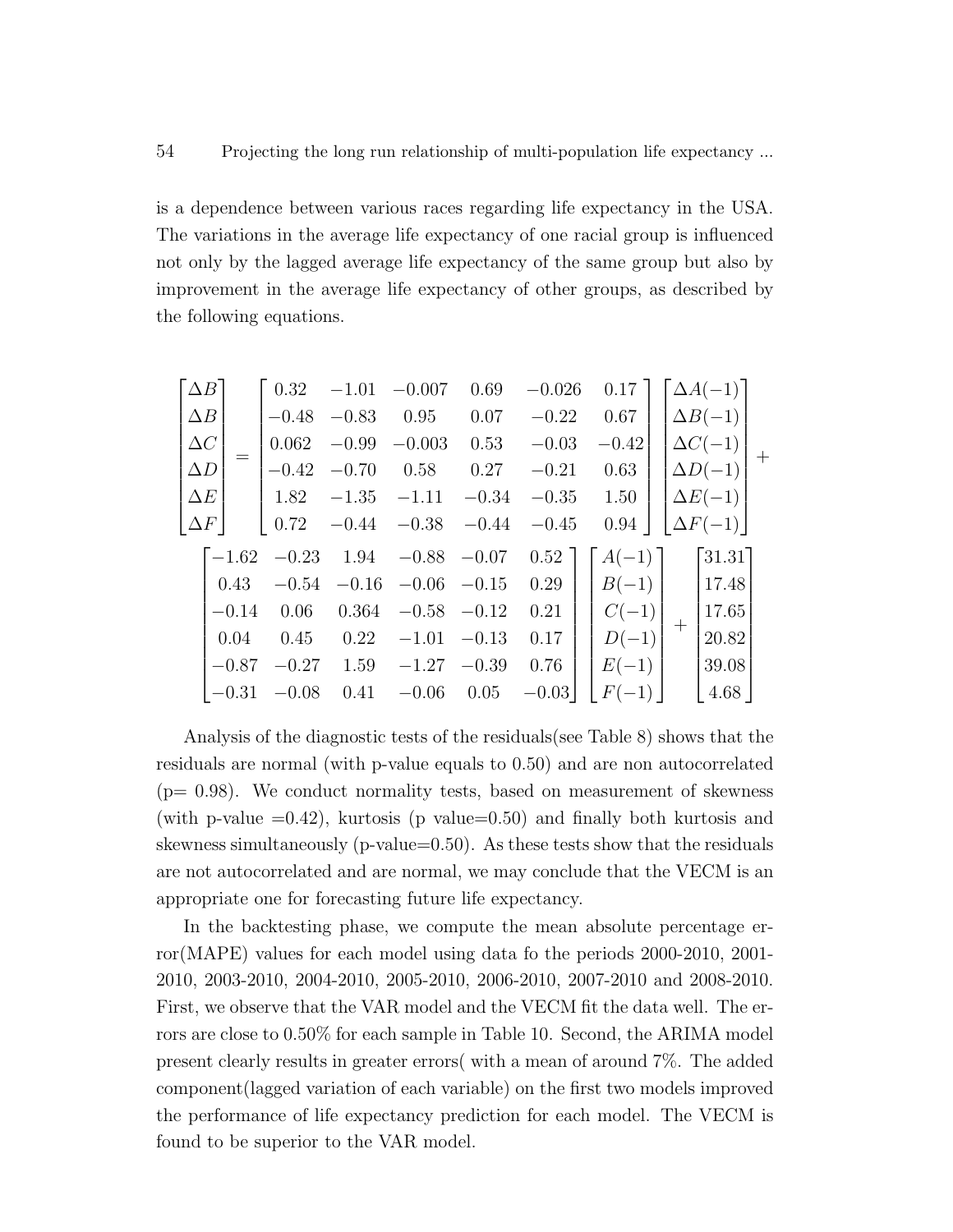These findings are strengthened by the results shown in Table 9 which gives the various confidence intervals. Figures 2 to 8 show that the confidence interval yielded by the VECM are better than those yielded by the VAR model. However, for some of the racial groups the VECM yields confidence intervals similar to those of the ARIMA model, although for black Americans it is better in explaining uncertainty. It allows to account for more risk than other models. The error term is substantially higher with the ARIMA model. Thus, the VECM provides better results in terms of out-of-sample backtesting and confidence intervals Accordingly, life expectancy by races might be explained by taking into consideration the long run relationships between races.

We observe that the future life expectancy variations will be taking into account more risk as Table 9 shows the largest confidence interval corresponding to the VECM of each racial group. Given that, it is the model with the lowest value error predictions we can compute their life expectancy reachable by each group as in 11. We remark that the model predicts that within the next 50 years in the USA the average life expectancy of white males will increae by 8 years, that of black females by 4 years, that of black males by 11 years, and that of black females by 8 years. All races life expectancies in general will gain 9 years for males and 5 years for females. In sum we observe that model predicts tat in the USA life expectancy will continue to increase for all racial groups.

### 4 Conclusion

Since the last century, there has been an upward trend in average life expectancy in the developed countries. In this article, we have explored new developements in the forecasting of life expectancy in the USA by race. We have used the cointegration analysis with a VECM to estimate long run relationship between the life expectancies of different racial groups in the USA. We have conducted various cointegration analyses of average life expectancy by racial group for the period 1975 to 2010. VAR models and VECMs perform better than ARIMA models in predict have shown better performance in thehe six variables. We have found that the life expectancies from of the different groups are dependent from each other in the long run. Furthermore, we have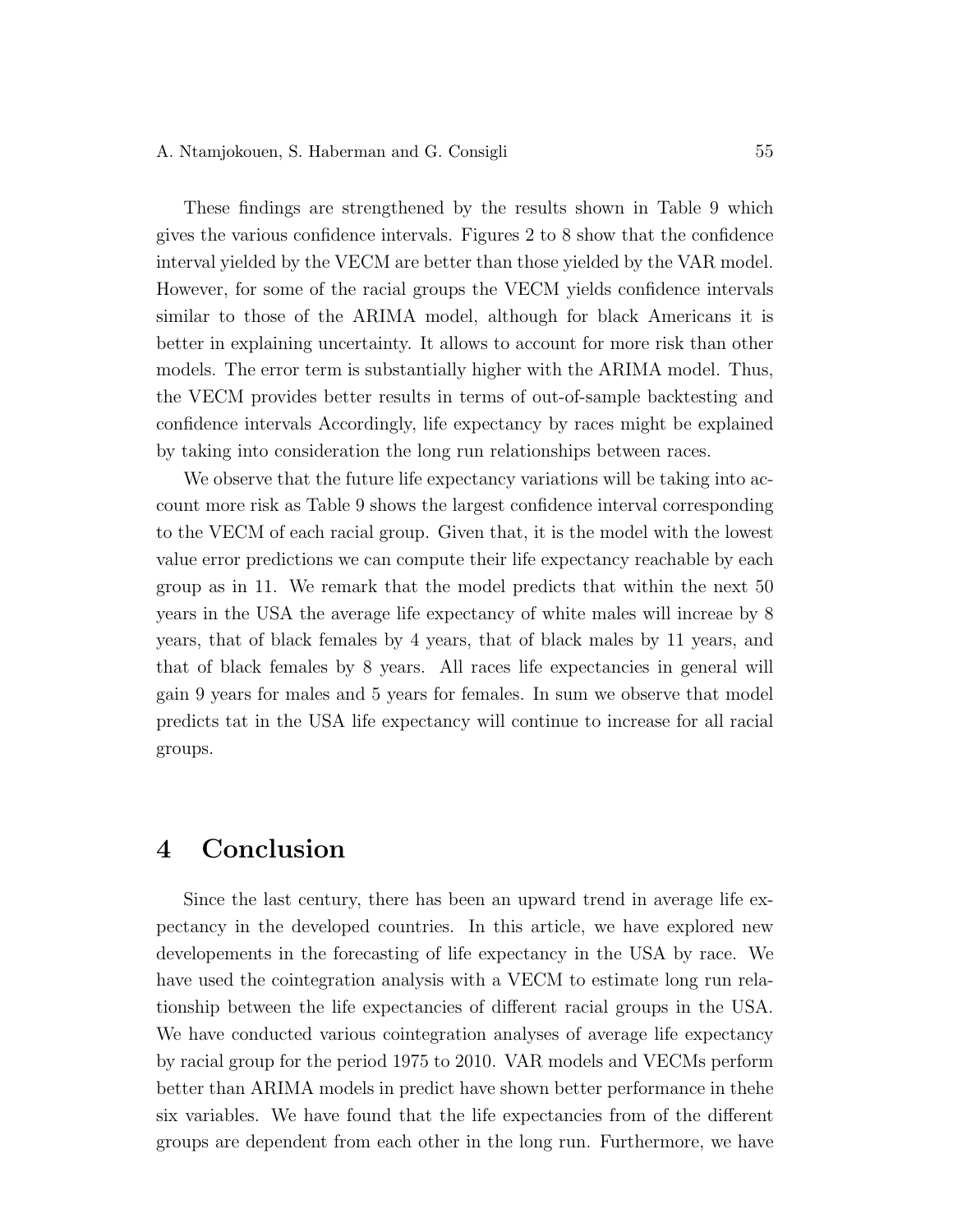found that over the long term life expectancy will improve for all the group racial/ethnic groups in the future as well as their future trends. Our study offers new insights to demographers with regard to predicting the average life expectancy of members of different racial orethnic groups, particularly those found in the USA.

### References

- [1] B. Pfaff, VAR, SVAR and SVEC Models: Implementation within the R package vars, Journal of Statistical Software, 27(4), (2008),1-32
- [2] C. Njenga-, and M., Sherris, Longevity risk and the econometric analysis of mortality trends and volatility, Asia-Pacific Journal of Risk and Insurance, 5(2), (2011), 1-52.
- [3] D.A. Dickey and W.A. Fuller, Distribution of the estimators for autoregressive time series with a unit root, Journal of the American Statistical Association, **74**(366), (1979), 427-431.
- [4] D. Kwiatkowski, P.C.B. Phillips, P. Schmidt and Y. Shin, Testing the null hypothesis of stationarity against the alternative of a unit root, *Journal* of Econometrics, 54(1-3), (1992), 159-178.
- [5] E. Arias, M. Heron, and J. Xu, United States life tables, 2012. National Vital Statistics Reports, 65(8), (2012), Hyattsville, MD: National Center for Health Statistics.
- [6] G. Jenkins, Time series analysis: Forecasting and control, Wiley, 1976.
- [7] H. Ltkepohl, New introduction to multiple time series analysis, Springer 2005, XXI, (2005).
- [8] J.H., Phillips, and G.E. Burch, A review of cardiovascular diseases in the white and negro races. *Medicine*,  $39(2)$ ,  $(1960)$ ,  $241288$ .
- [9] J. Oeppen, and J. W. Vaupel, Broken limits to life expectancy, Science's Compass, 296(5570), (2002), 1029-1031.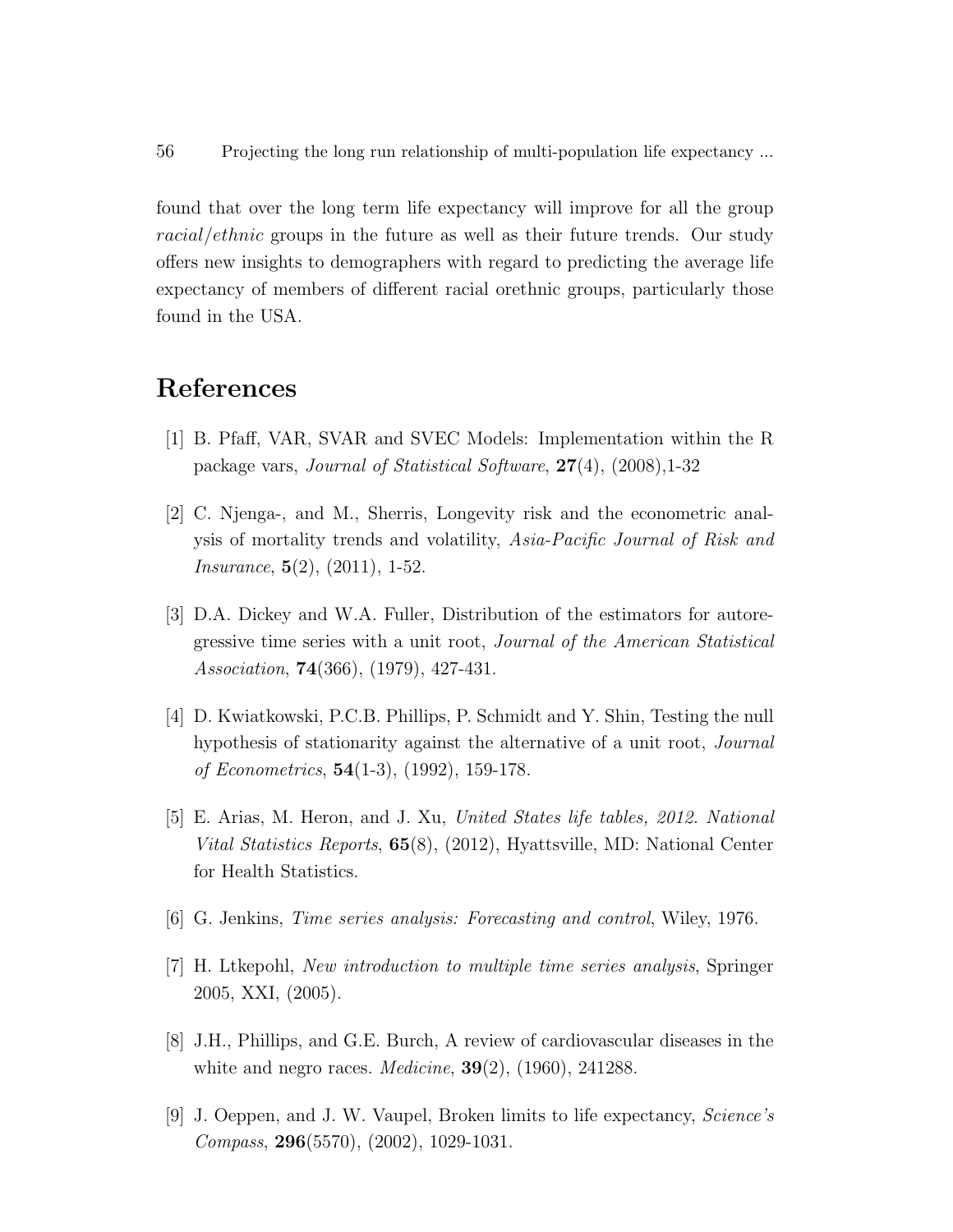- [10] K. G. Manton, Sex and race specific mortality differentials in multiple causes of death data, The Gerontologist,  $20(4)$ ,  $(1980)$ ,  $480493$ .
- [11] K.G. Manton, S.S. Poss, and S. Wing, The black/white mortality crossover: Investigation from the perspective of the components of aging, The Gerontologist, 19(3), (1979), 291299.
- [12] K. G. Manton, Temporal and age variation of United States black/white cause-specific mortality differentials: A study of the recent changes in the relative health status of the United States black population, The Gerontologist, 22(2), (1982), 170179.
- [13] K. Juselius, The co-integrated VAR model: Methodology and applications, Advanced Texts in Econometrics, Oxford University Press, New York, 2006.
- [14] K. Humes and H. Howard, Measurement of race and ethnicity in a changing, multicultural America, race and Social Problems, 1(111), (2009), 1029-1031.
- [15] L.R. Carter, Long-run relationship in differential US mortality forecasts by race and sex: Tests for co-integration, Ageing in Advanced Industrial States, Springer, 57(2), (2010), 47-75.
- [16] M. A. Woodbury, K.G. Manton and E. Stallard, A dynamic analysis of chronic disease development: A study of sex specific changes in coronary heart disease incidence and risk factors in Framingham, International Journal of Epidemiology, 10(4), (1981), 355366.
- [17] M. Russolillo and S. Haberman, Lee-Carter mortality forecasting: application to the Italian population. Faculty of Actuarial Science and Statistics, Cass Business School, London Working paper, (2005).
- [18] National Center for Health Statistics, United States life tables: 1969-1971, Department of Health, Education, and Welfare Pub. No. (HRA) 75-1150. U.S. decennial life tables for 1969-71, 1(1). Rockville, MD: Public Health Service, (1975), Humes (2001, 2010).
- [19] N. W., Rives, The effect of census errors on life table estimates of black mortality, American Journal of Public Health,  $67(9)$ ,  $(1977)$ , 867868.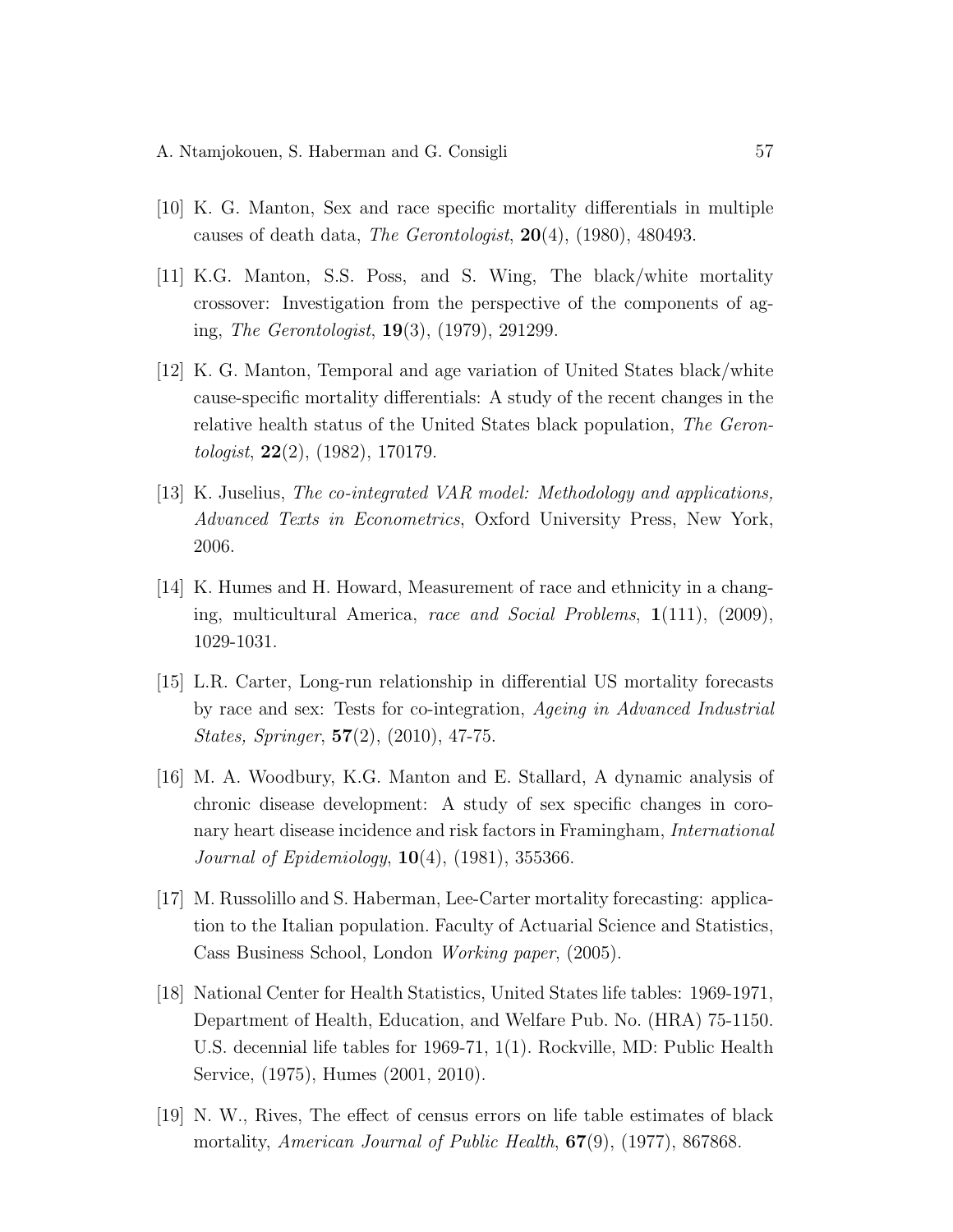- 58 Projecting the long run relationship of multi-population life expectancy ...
- [20] P.C.B. Phillips, and P. Perron, Testing for a unit root in time series regression, Biometrika, 75(2), (1988), 335-346.
- [21] R.D. Lee and L.R. Carter, Modeling and forecasting U.S. mortality, *Jour*nal of the American Statistical Association, 87, (1992), 659-675.
- [22] R.F. Engle and C.W.J. Granger, Cointegration and error-correction: Representation, estimation and testing, Econometrica, 55(2), (1992), 251-276.
- [23] R. Harris and R. Sollis, Applied tiime series modelling and forecasting, Wiley, 2003.
- [24] R. Hyndman, and G. Athanasopoulos, State space framework for automatic forecasting using exponential smoothing methods, International Journal of Forecasting, 18(3), (2002), 439-454.
- [25] R. Hyndman, and G. Athanasopoulos, Forecasting: Principles and practice, http: otexts.com/fpp/ OTexts: Melbourne, Australia. http://otexts.org/fpp/. Accessed on 05 september 2013.
- [26] S. Johansen, Estimation and hypothesis testing of cointegration vectors in Gaussian vector autoregressive models. Econometrica, International Journal of Forecasting, 59(6), (2002), 1551-1580.
- [27] S. Johansen, Statistical analysis of cointegration vectors,Journal of Economic Dynamics and Control,  $12(2-3)$ ,  $(1988)$ ,  $231-254$ .
- [28] S. Tulgapurkar, C.O. Puleston and M.D. Gurven, Why men matter: Mating patterns drive evolution of human lifespan. PLoS ONE, 2(8), (2007), e785.
- [29] U.S. Census Bureau, Historical statistics of the United States, colonial times to 1970, Bicenternnial Edition, Part 2, Chapter Z: Colonial and Pre-Federal Statistics, Washington, D.C. Series Z, 1-19, (1975).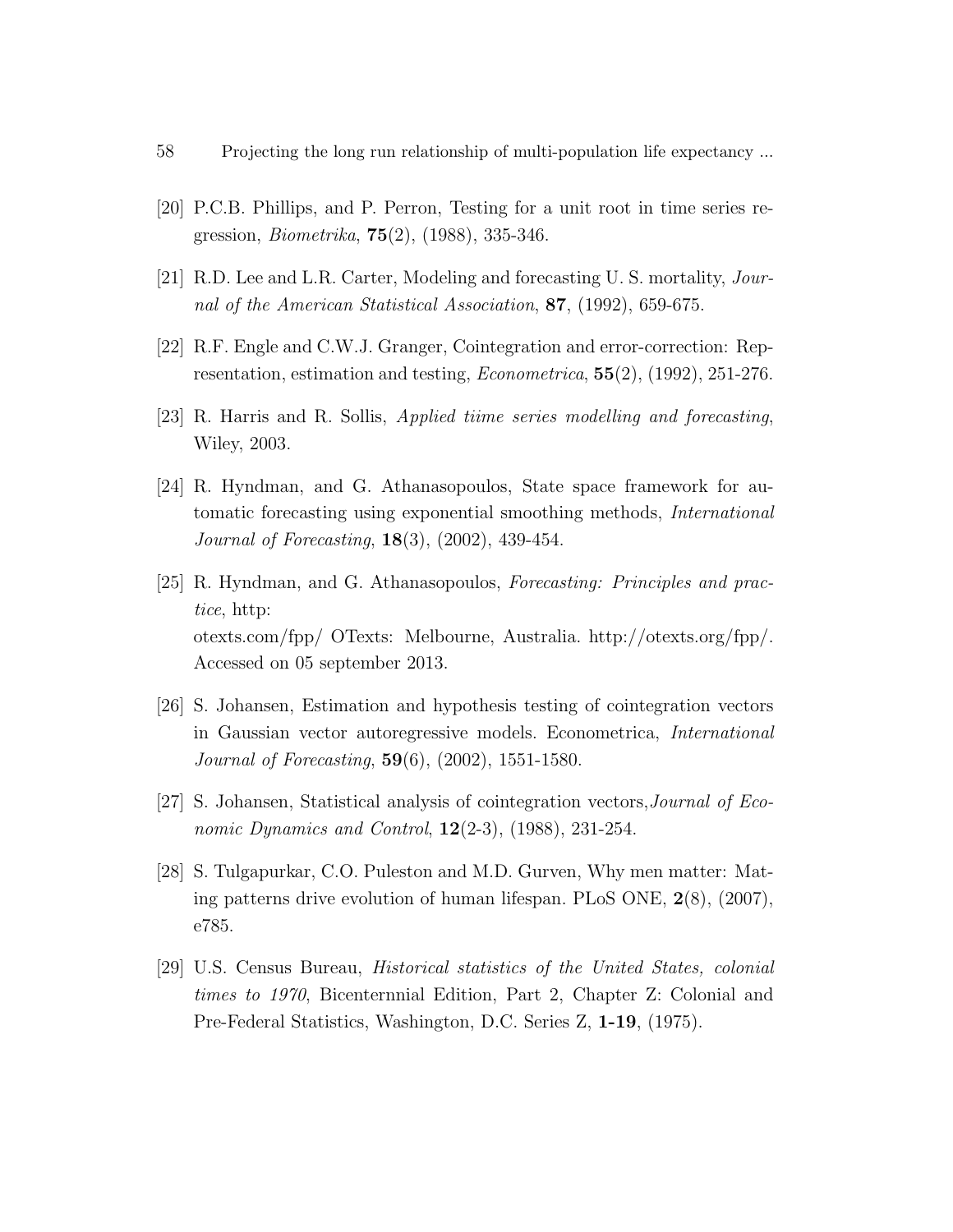

Figure 1: Average life expectancy in the USA by race and genders for the period 1975-2010

| Races            | 1610  | 1710                              | 1800 | 1850                        | 1900    |
|------------------|-------|-----------------------------------|------|-----------------------------|---------|
| White            |       | 100\% 86.5\% 81.1\% 84.3\% 87.9\% |      |                             |         |
| <b>Black</b>     | $0\%$ |                                   |      | 13.5\% 18.9\% 15.7\% 11.6\% |         |
| American Indians |       |                                   |      | $0.5\%$ $0.3\%$             |         |
| Asian            |       |                                   |      |                             | $0.2\%$ |
| Hispanic         |       |                                   |      | $0.50\%$ $0.7\%$            |         |

Table 1: Statisitcs census of American population 1610 to 1900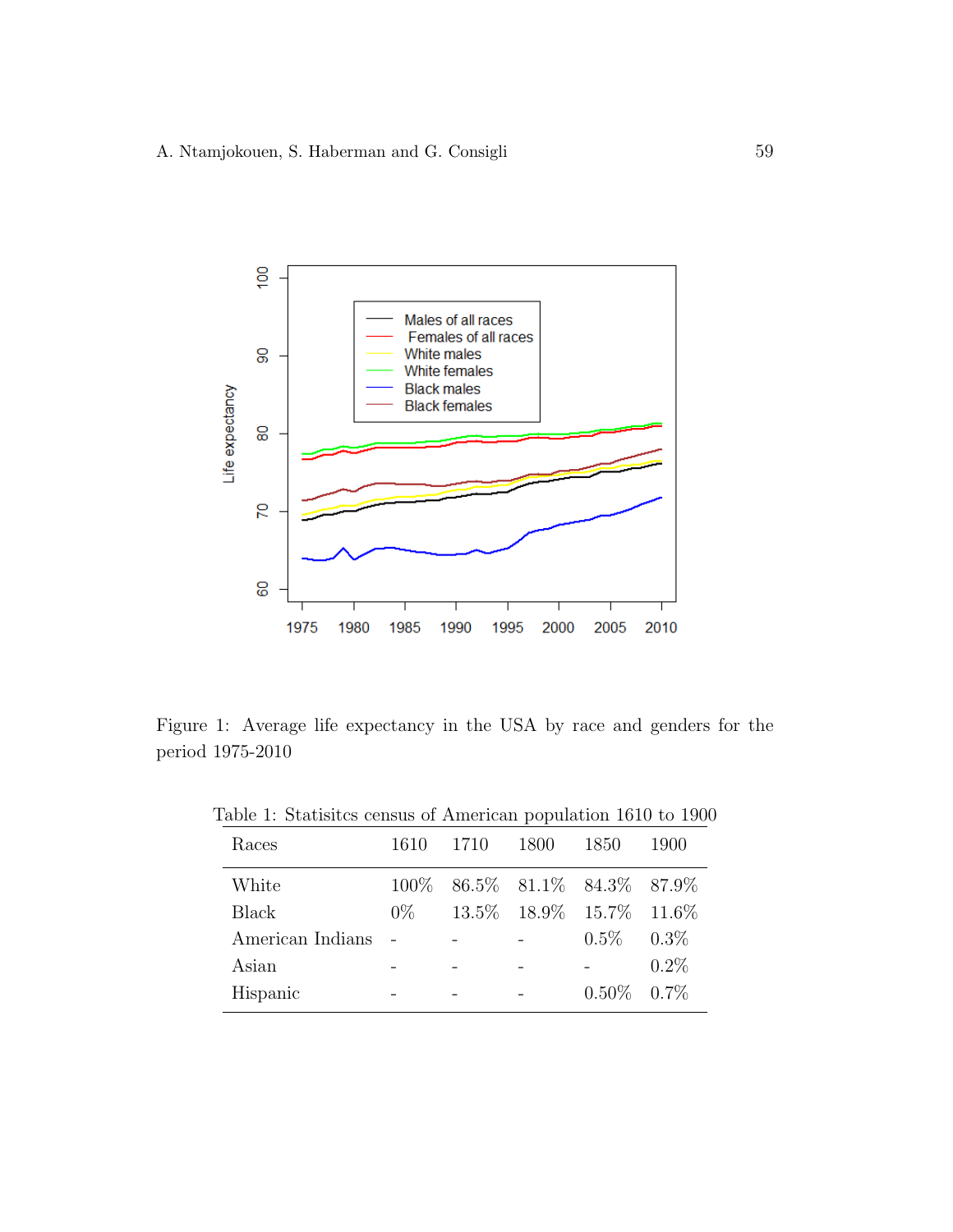

Figure 2: Projections of life expectancy in the USA: all Races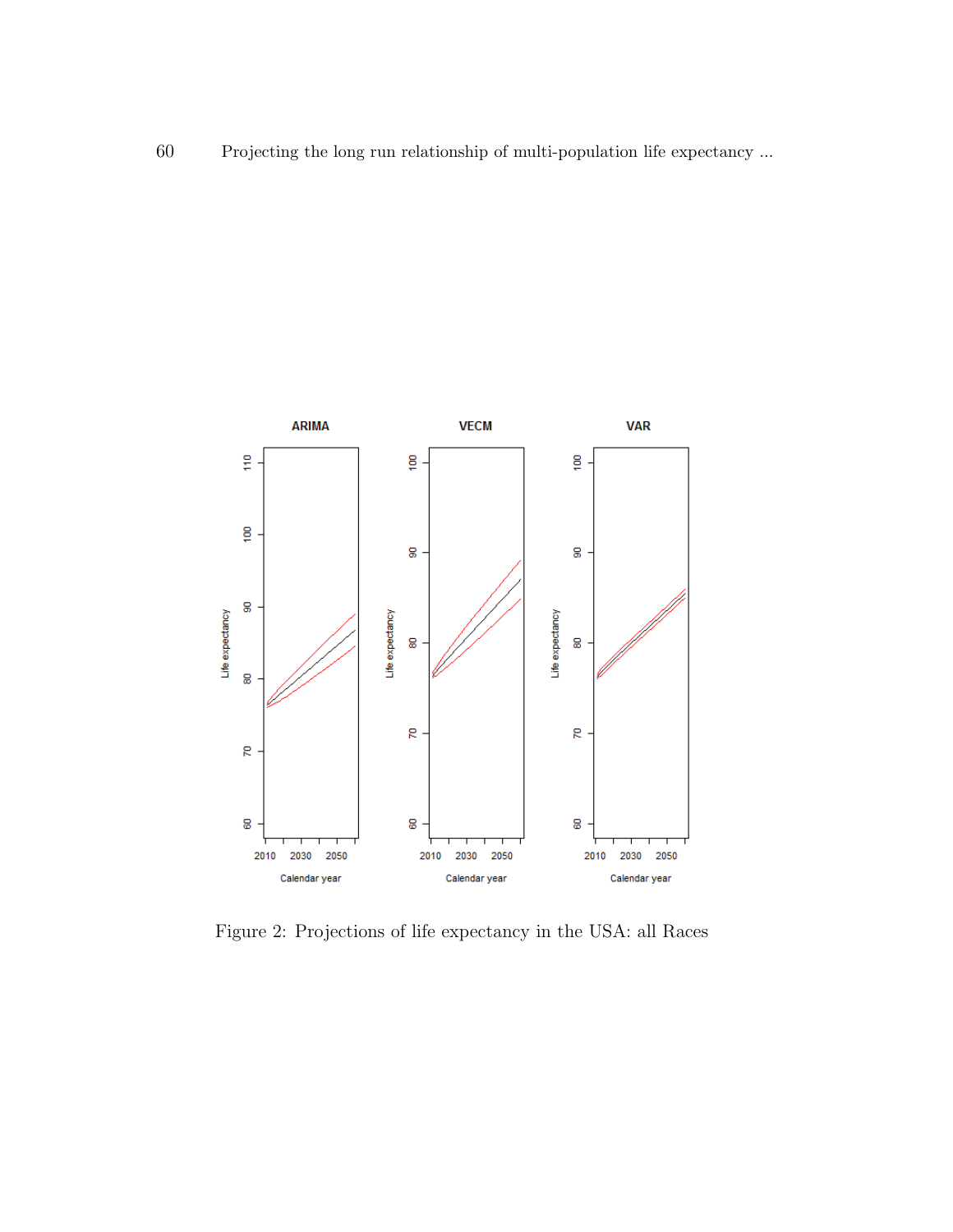

Figure 3: Projections of life expectancy in the USA: All races in general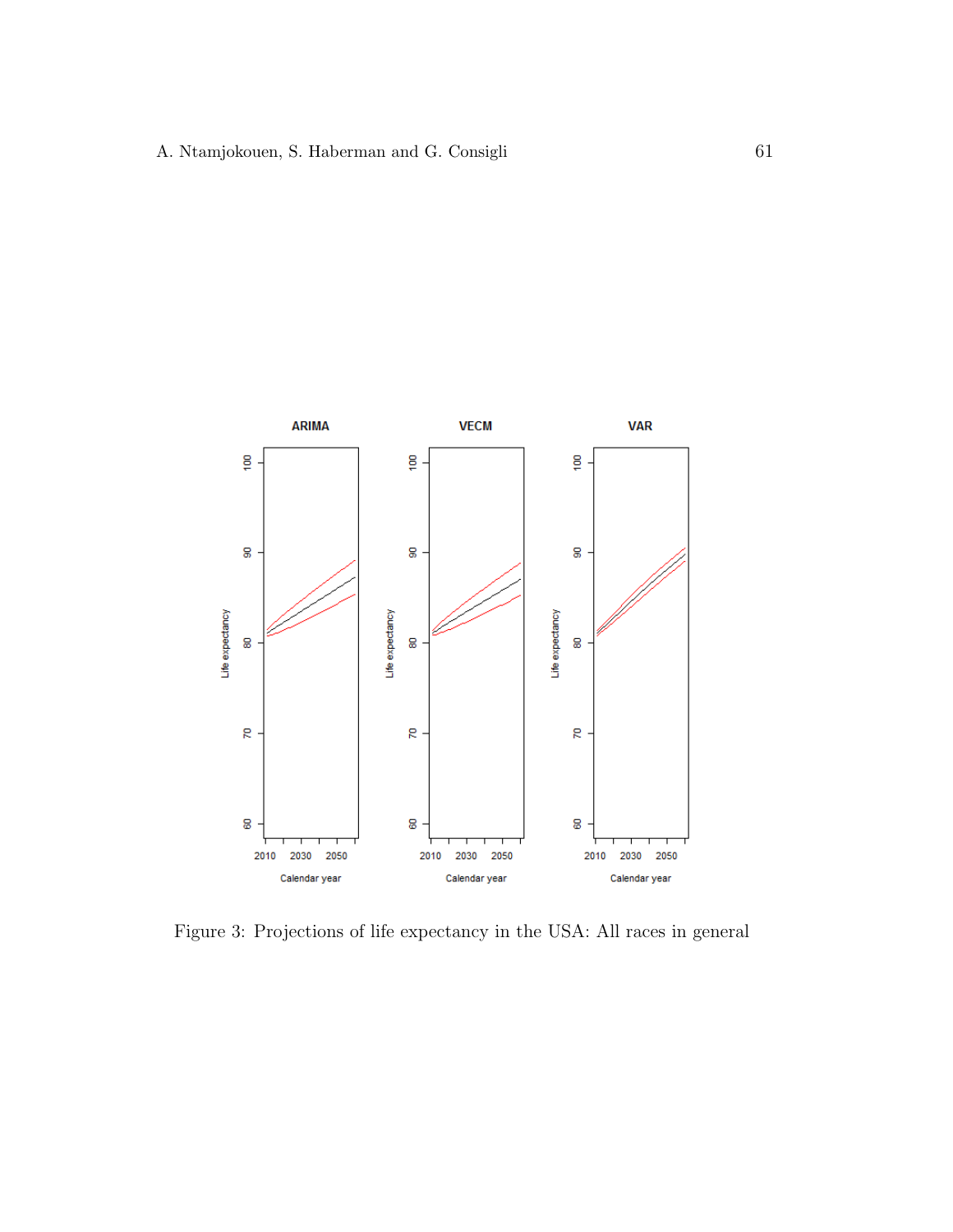

Figure 4: Projections of life expectancy in the USA: white males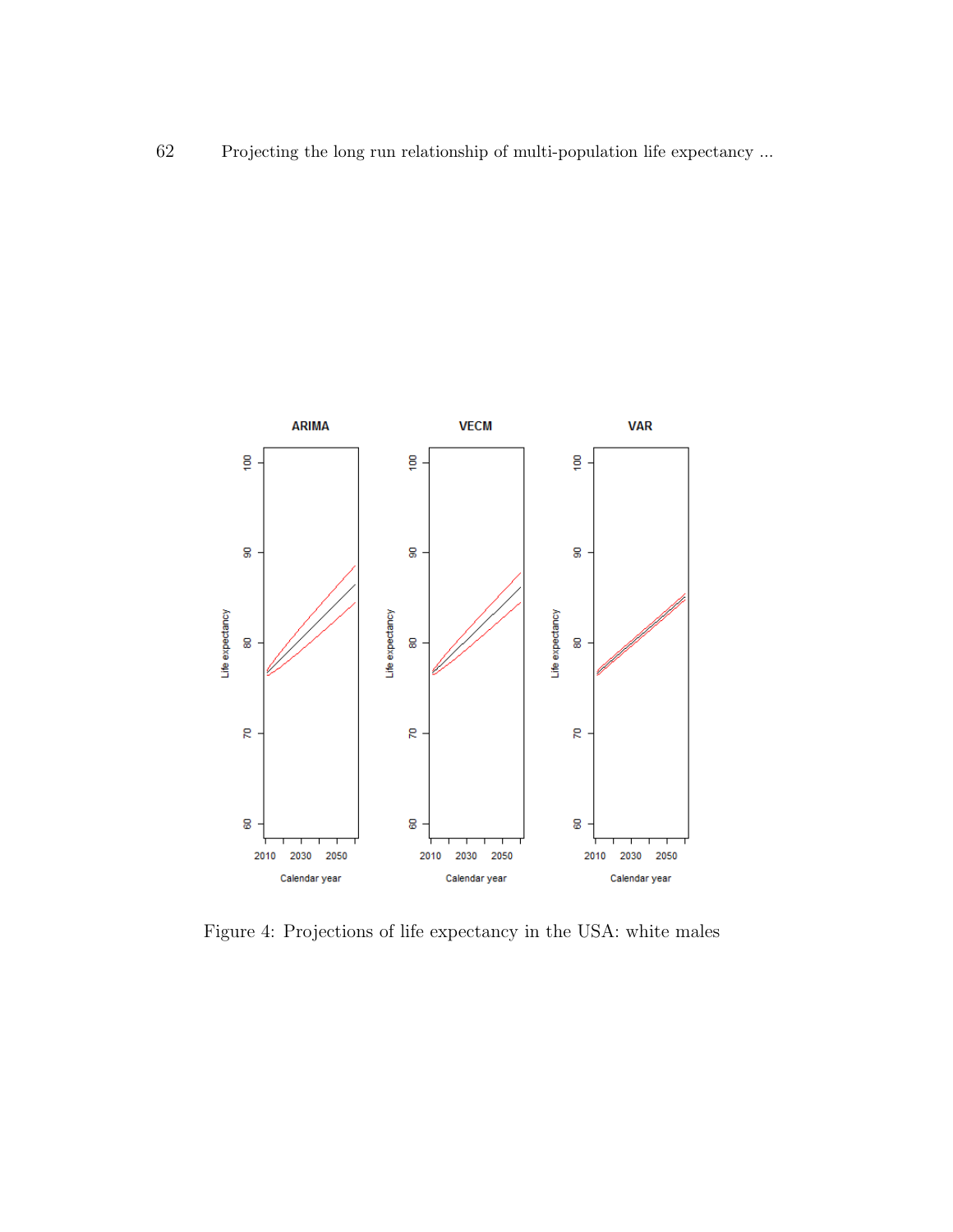

Figure 5: Projections of life expectancy in the USA: white females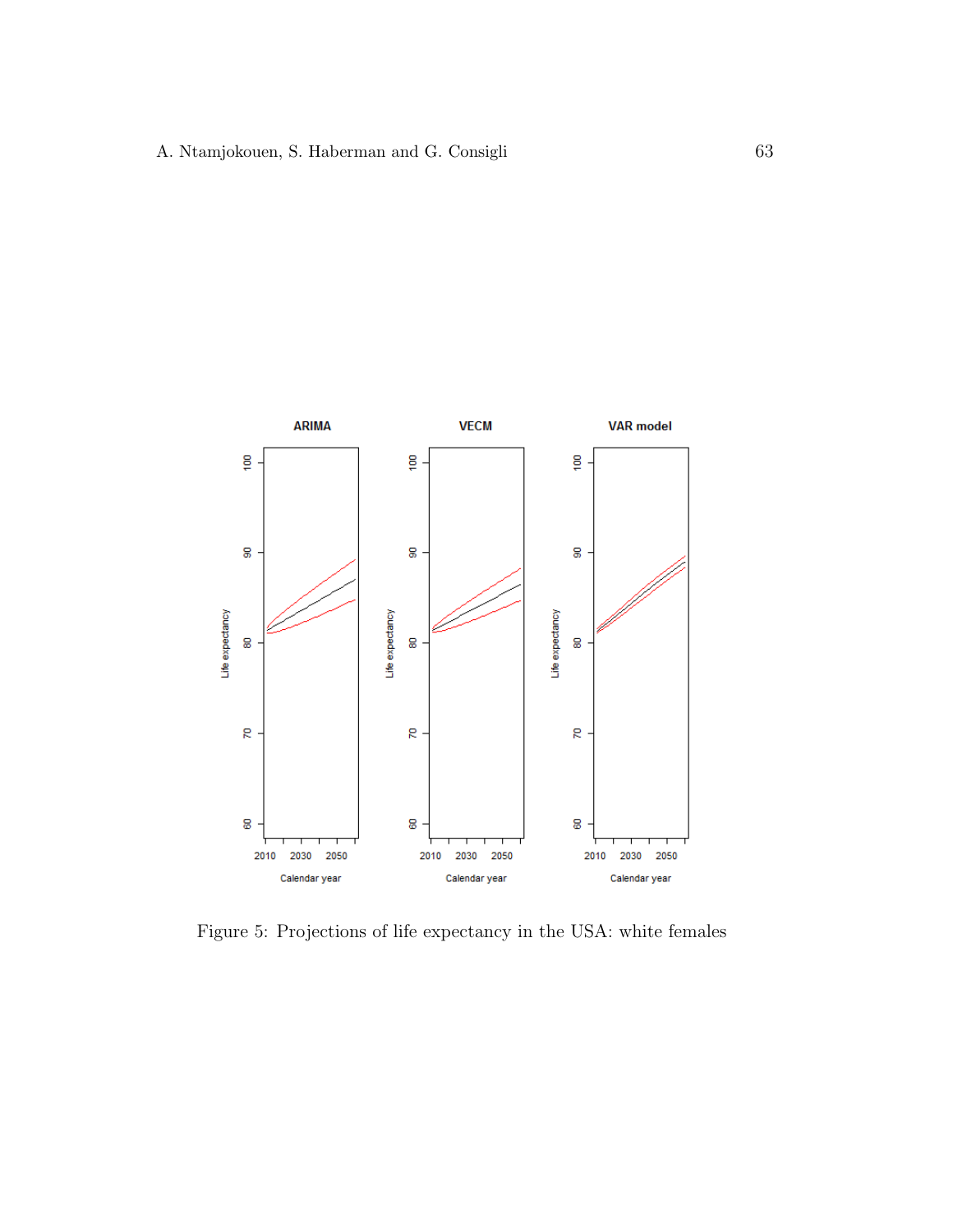

Figure 6: fig:7: Projections of life expectancy in the USA: black males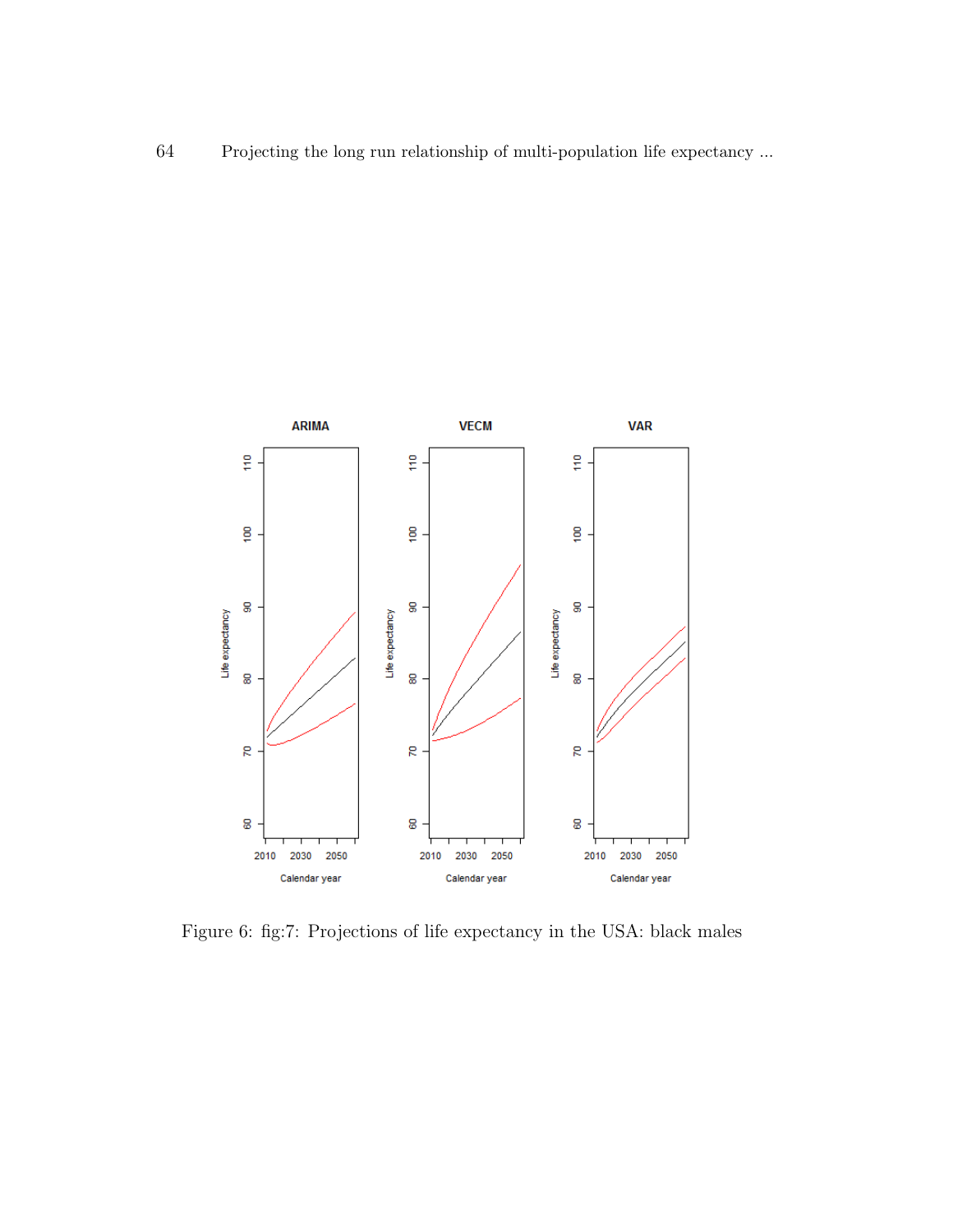

Figure 7: Projections of life expectancy in the USA: black females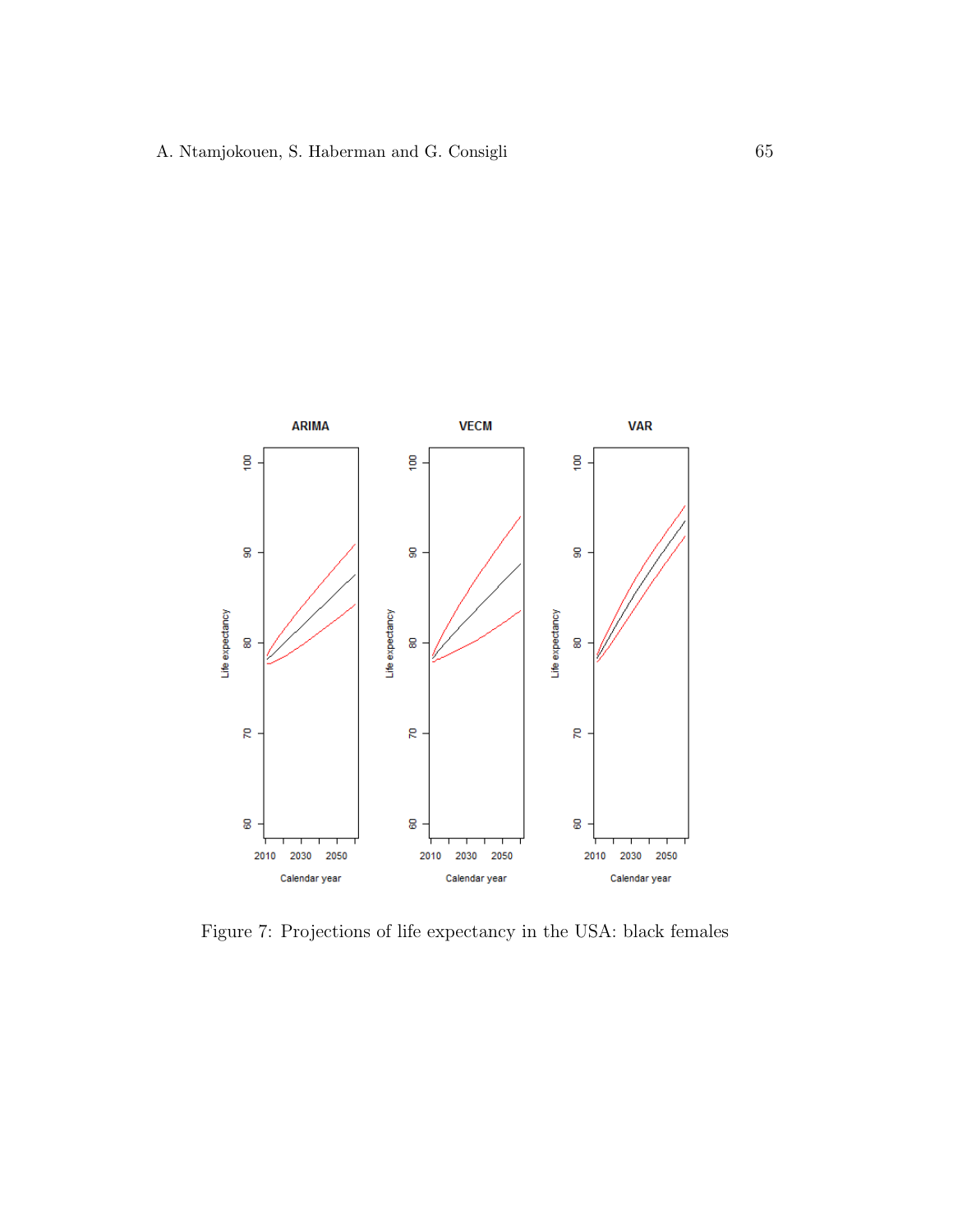| 1910    | 1950    | 1970 | <b>2000</b> | 2010                                                                                                                                                                                                                                        |
|---------|---------|------|-------------|---------------------------------------------------------------------------------------------------------------------------------------------------------------------------------------------------------------------------------------------|
|         |         |      |             |                                                                                                                                                                                                                                             |
|         |         |      |             |                                                                                                                                                                                                                                             |
|         |         |      |             | $4.9\%$                                                                                                                                                                                                                                     |
| $0.2\%$ | $0.2\%$ |      | $3.8\%$     | $4.9\%$                                                                                                                                                                                                                                     |
| $0.9\%$ |         |      |             |                                                                                                                                                                                                                                             |
|         |         |      |             | Lable 2. Octibus statistics Afflictical population 1910 to 2010<br>88.9% 89.5% 87.7% 75.1% 72.4%<br>$10.7\%$ $10\%$ $11.1\%$ $12.3\%$ $12.6\%$<br>$American/Indian$ 0.3\% 0.2\% 0.8\% 3.8\%<br>$0.8\%$<br>$0.8\%$ $0.1\%$ $12.5\%$ $16.3\%$ |

Table 2: Census statistics American population 1910 to 2010

Table 3: The ARIMA models resulted for the analysis of life expectancy

| Models        | All(Males) | All(Females) | White Ma White Fe |         | Black Ma | Black Fe |
|---------------|------------|--------------|-------------------|---------|----------|----------|
| ARIMA(p,d,q)  | (0,1,0)    | (1,1,0)      | (0,1,0)           | (0,1,0) | (0,1,0)  | (0,1,0)  |
| ar1           |            | $-0.32$      |                   |         |          |          |
| $_{\rm (se)}$ |            | (0.15)       |                   | (0.10)  |          |          |
| ma1           |            |              |                   |         |          |          |
| $_{\rm (se)}$ |            |              |                   |         |          |          |
| ma2           |            |              |                   |         |          |          |
| $_{\rm (se)}$ |            |              |                   |         |          |          |
| drift         | 0.21       | 0.12         | 0.20              | 0.20    | 0.22     | 0.19     |
| $_{\rm (se)}$ | (0.02)     | (0.02)       | (0.025)           | (0.02)  | (0.077)  | (0.04)   |

Table 4: P-values of Portmanteau test resulted from ARIMA models over the period 1921-2009  $\overline{\phantom{0}}$ 

| lags                                  | A B C D |  | $\mathbf{E}$ |  |
|---------------------------------------|---------|--|--------------|--|
| 4 lags 0.63 0.77 0.09 0.53 0.63 0.57  |         |  |              |  |
| 10 lags 0.66 0.87 0.24 0.91 0.66 0.94 |         |  |              |  |
| 15 lags 0.10 0.66 0.08 0.45 0.10 0.93 |         |  |              |  |
| 20 lags 0.11 0.59 0.13 0.11 0.11 0.75 |         |  |              |  |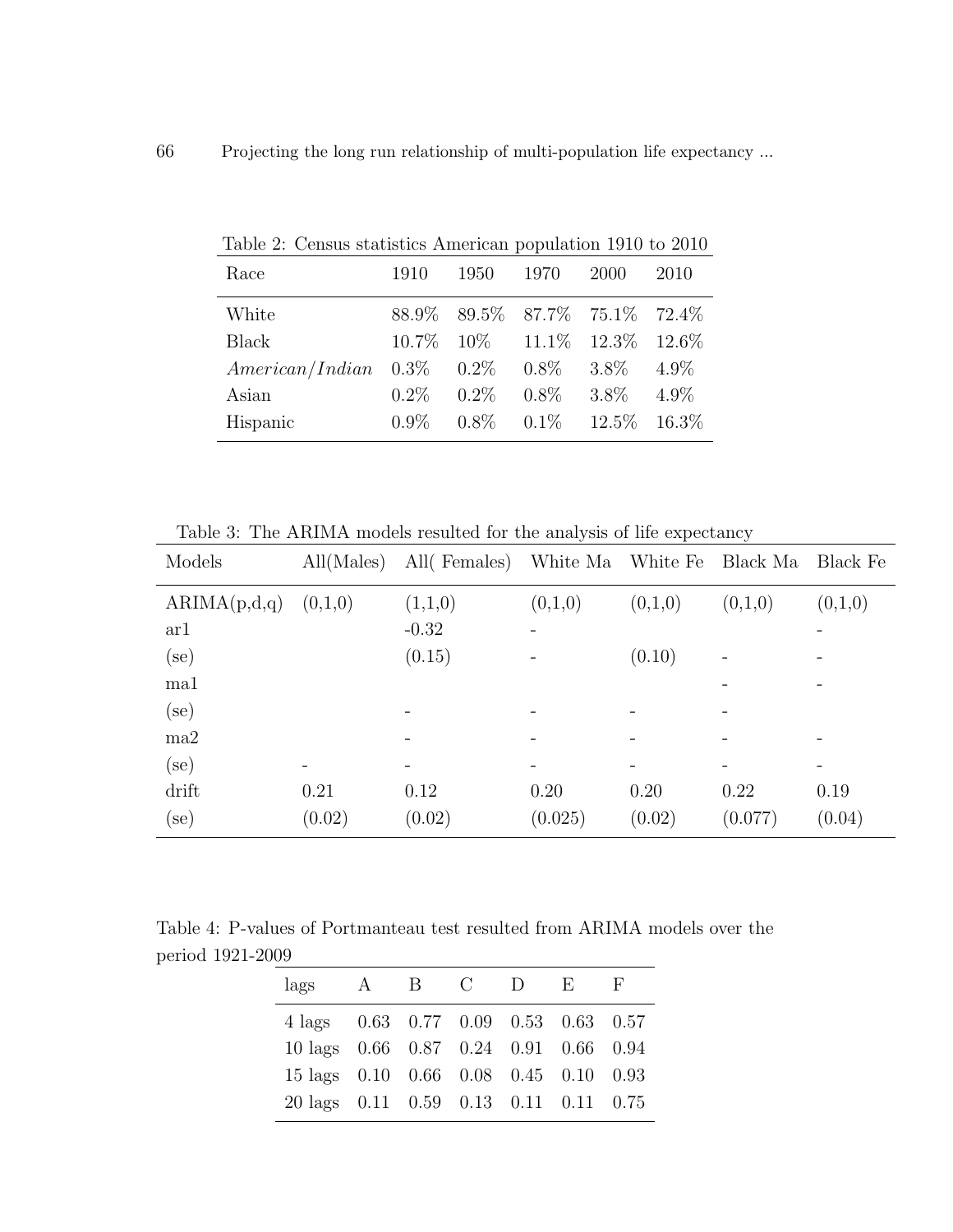| ble 5: Optimal lag length for both the females and male |  |  |  |  |  |
|---------------------------------------------------------|--|--|--|--|--|
| Information criteria Optimal lag length                 |  |  |  |  |  |
| AIC                                                     |  |  |  |  |  |
| HQ                                                      |  |  |  |  |  |
| SC                                                      |  |  |  |  |  |
| FPE.                                                    |  |  |  |  |  |
|                                                         |  |  |  |  |  |

Table 5: Optimal lag length for both the females and males

Table 6: The diagnostics tests of the VAR residuals

| Type of test | Autocorrelation                     | p-values |
|--------------|-------------------------------------|----------|
|              | Autocorrelation Portmanteau(4 lags) | 0.91     |
| Normality    | Both                                | 0.77     |
|              | Kurtosis                            | 0.55     |
|              | Skewness                            | 0.42     |

Table 7: The cointegration relationships indicated by the Trace test

| Cointegrating relationship critical values $5\%$ |       |       | $1\%$ |
|--------------------------------------------------|-------|-------|-------|
| 5                                                | 0.64  | 8.18  | 11.65 |
|                                                  | 8.02  | 14.90 | 19.19 |
| 3                                                | 13.19 | 21.07 | 25.75 |
| $\overline{2}$                                   | 19.65 | 27.14 | 32.14 |
|                                                  | 23.58 | 33.32 | 38.78 |
|                                                  | 57.79 | 39.43 | 46.82 |

Table 8: The diagnostics tests of the VECM residuals

| Type of test | Autocorrelation                     | p-values |
|--------------|-------------------------------------|----------|
|              | Autocorrelation Portmanteau(4 lags) | 0.98     |
| Normality    | Both                                | 0.5076   |
|              | Kurtosis                            | 0.5078   |
|              | Skewness                            | 0.42     |